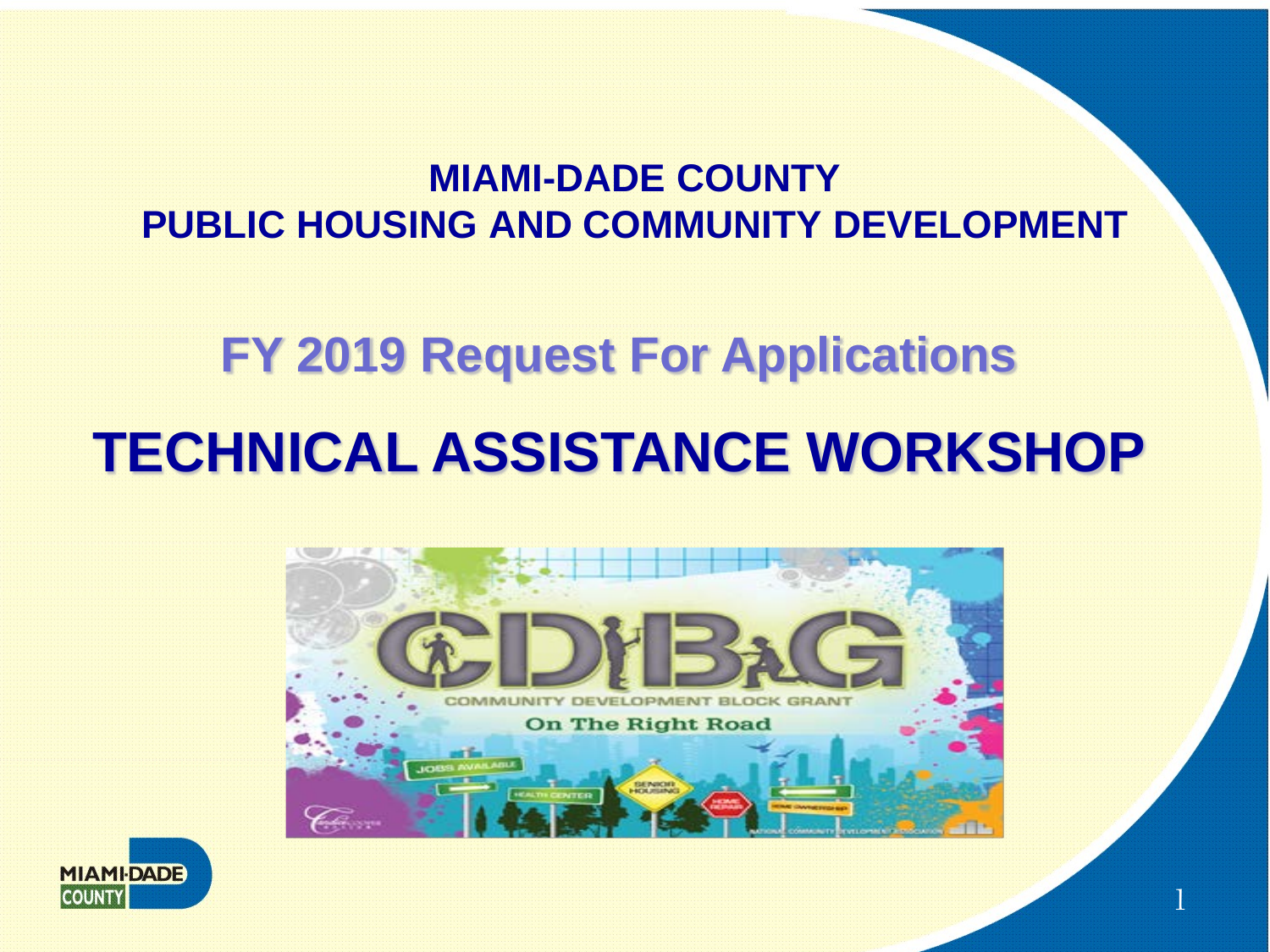#### **FY 2019 REQUEST FOR APPLICATIONS**

**Welcome and Opening Remarks by Principal Planner Cordella Ingram Public Housing and Community Development (PHCD)**

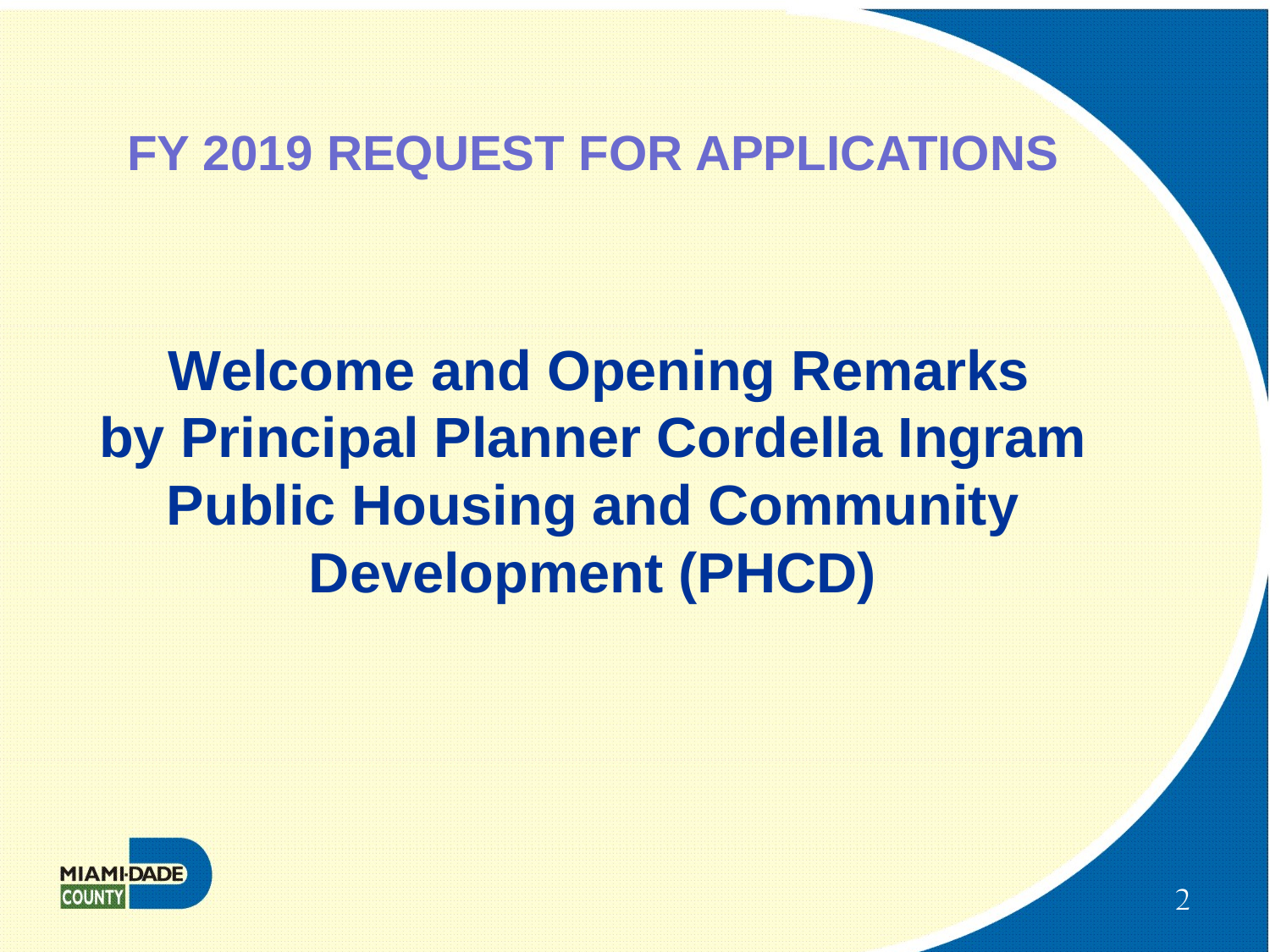#### **Partners in the Process**

- **PHCD**
- **Miami-Dade Homeless Trust**
- **RFA Evaluation Committee Members**
- **Community Advisory Committees**

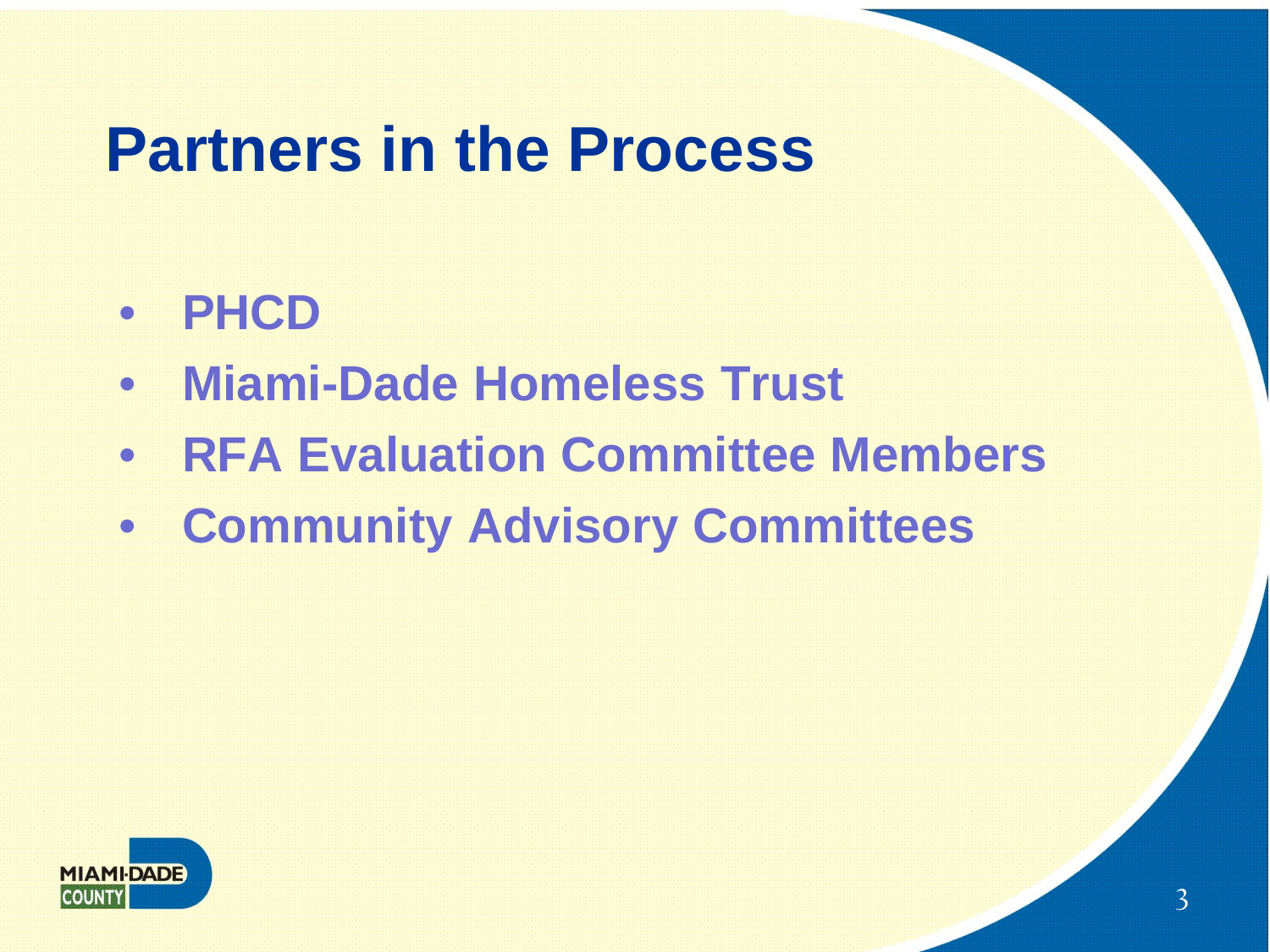#### **Allocation of the Estimated FY 2019 Entitlement**

| <b>Source</b>                                    | <b>Type</b>    | <b>Estimated FY</b><br>2019 Funding |
|--------------------------------------------------|----------------|-------------------------------------|
| <b>Community Development Block Grant (CDBG)</b>  | <b>Federal</b> | \$6,559,036                         |
| <b>Emergency Solutions Grant (ESG)</b>           | <b>Federal</b> | \$962,099                           |
| <b>Home Investment Partnerships (HOME)</b>       | <b>Federal</b> | \$4,360,092                         |
| <b>TOTAL -- ALL SOURCES (subject to change):</b> |                | \$11,881,227                        |

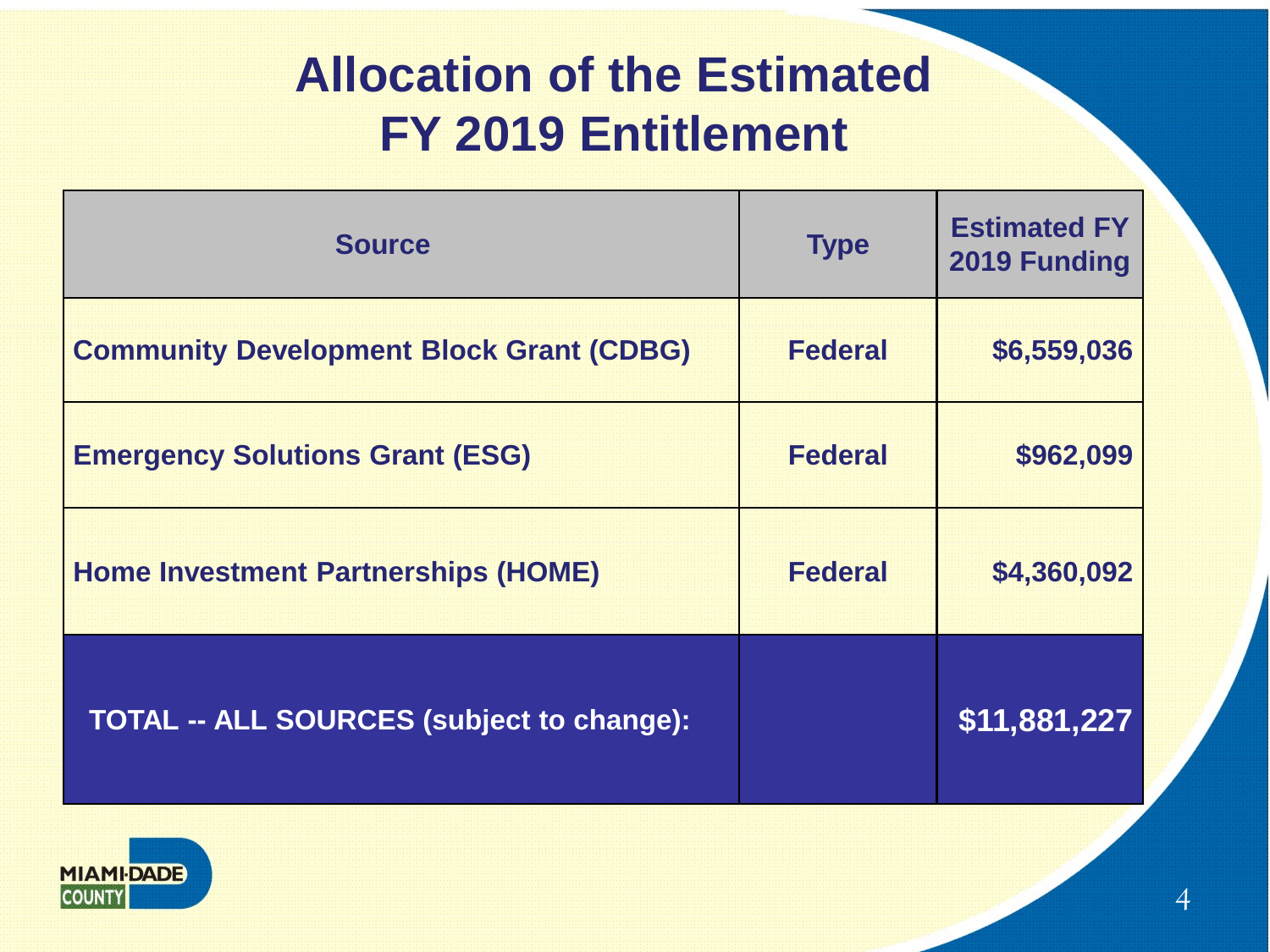#### **COMMUNITY DEVELOPMENT BLOCK GRANT (CDBG) FUNDS AVAILABLE:**

| <b>Public Facilities &amp; Capital Improvements</b> | \$1,786,912 |
|-----------------------------------------------------|-------------|
| <b>Economic Development</b>                         | \$2,650,590 |
| <b>Public Service</b>                               | \$1,621,534 |
| <b>Housing</b>                                      | \$500,000   |
| <b>TOTAL CDBG FUNDING - FY 2019:</b>                | \$6,559,036 |

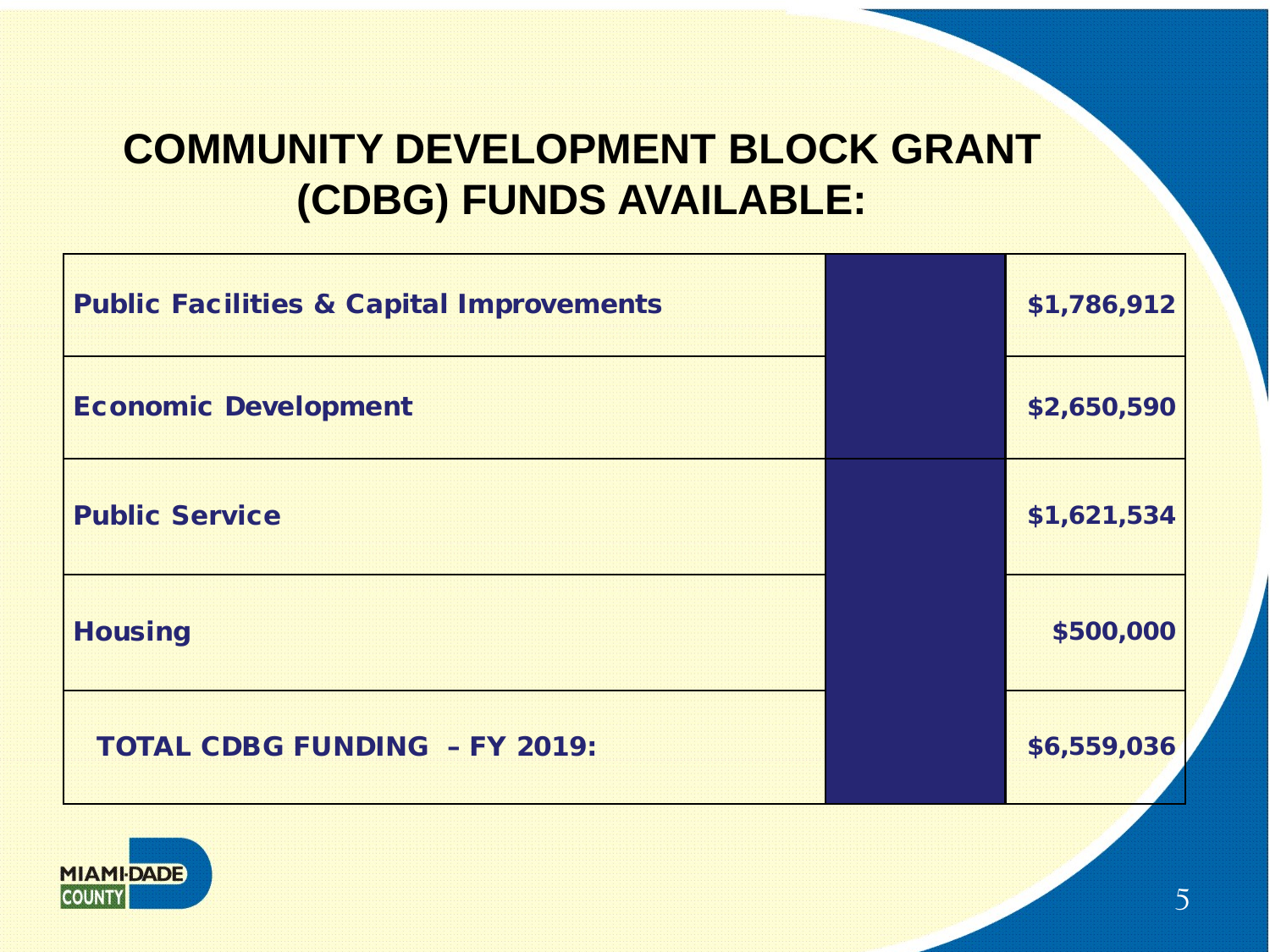### **CDBG National Objectives**

**Each activity funded under CDBG program must address a National Objective:**

**Activities benefiting low- and moderate-income persons who earn at or below 80% of the Area Median Income (AMI)\*:**

- **Low-Mod Area Benefit (LMA)**
- **Low-Mod Clientele (LMC)**
- **Low-Mod Housing (LMH)**
- **Low-Mod Jobs (LMJ)**

**\*AMI for Miami-Dade County is \$51,800**

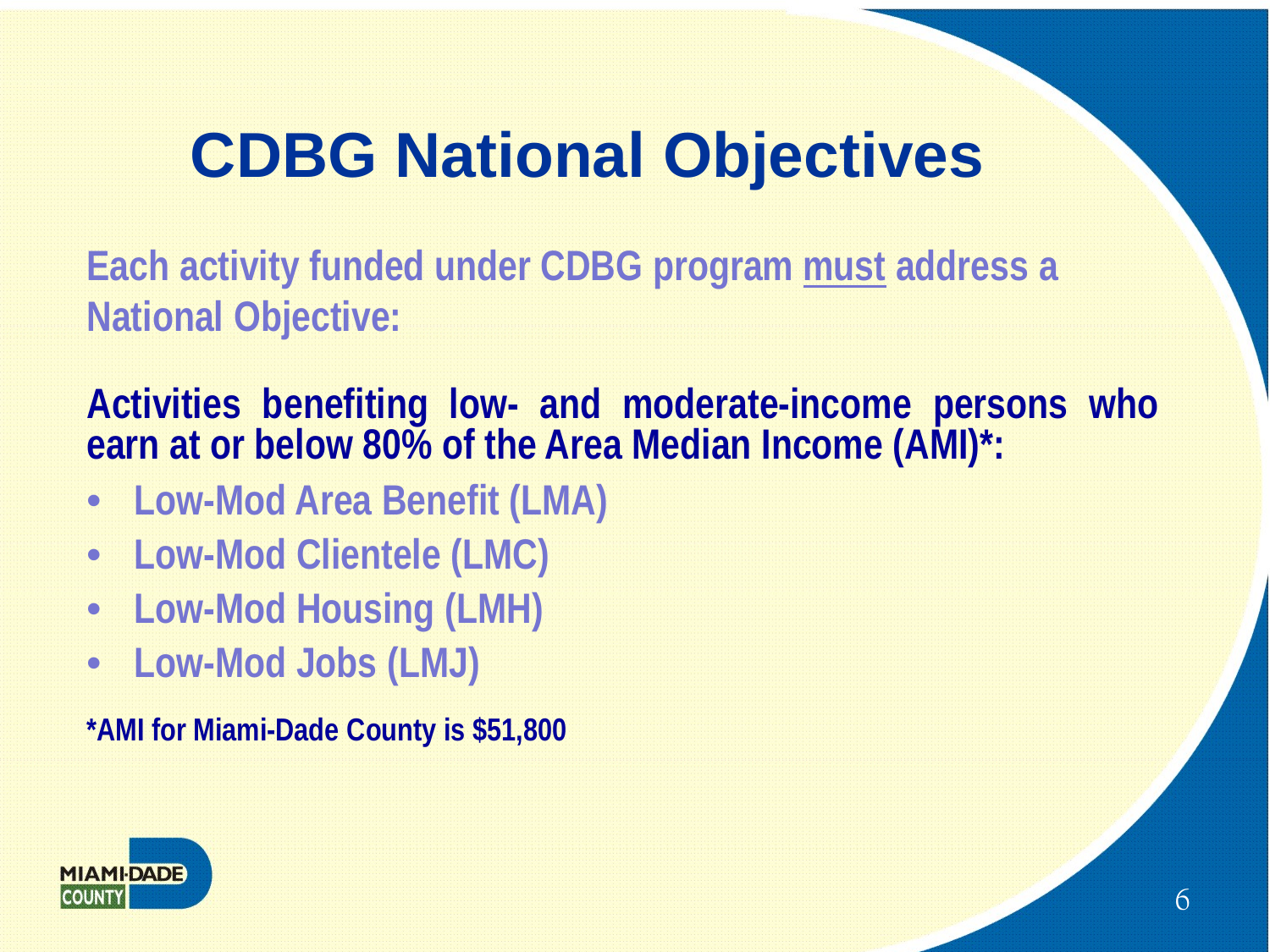- Instructions and application forms for the FY 2019 CDBG RFA are available on-line at the PHCD website.
- Any updates to the RFA, including responses to questions, will be posted on-line at the PHCD website at: **[www.miamidade.gov/housing/](http://www.miamidade.gov/housing/)**
- The application deadline is **Friday, November 16, 2018 by 12:00 noon**.
- Applications submitted on or before **Thursday, November 15, 2018** must be delivered to the Clerk of the Board of County Commissioners located at the *Stephen P. Clark Center*, 111 NW 1st Street, 17th Floor, Miami, Florida 33128.
- On **Friday, November 16, 2018**, all applications must be delivered to 701 NW 1<sup>st</sup> Court, 1<sup>st</sup> Floor Training Room, Miami, Florida 33136 between 9:00 am and 12:00 pm. A representative from the Clerk's Office will be present to accept timely RFA applications.

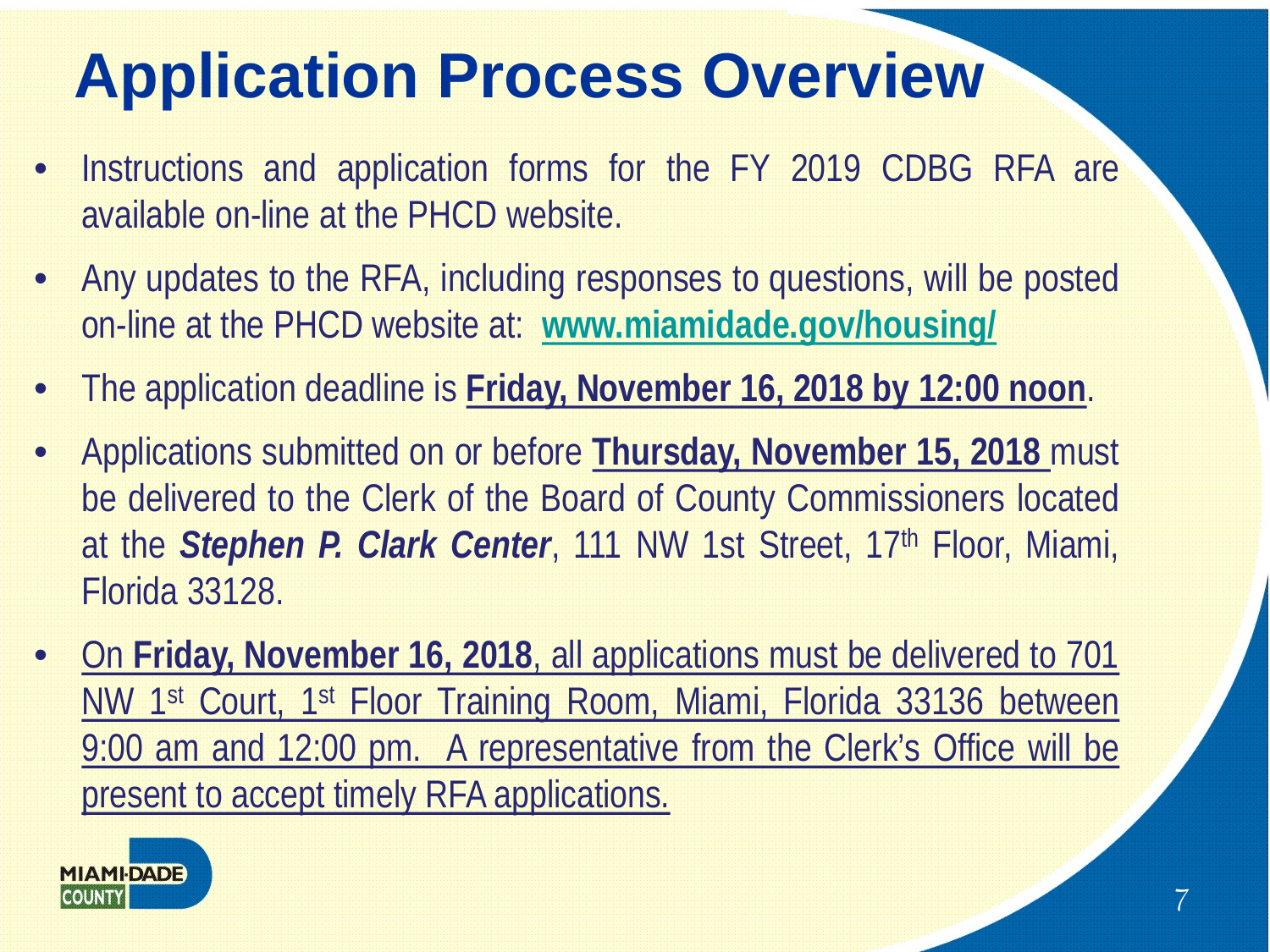- Applicants may apply for multiple funding sources for the same project. However, the applicant must submit a separate application for each funding source.
- Applicants proposing activities in 1) entitlement jurisdictions, or 2) participating municipalities will only be considered if they can demonstrate that the proposed activity is of *Metropolitan Significance.*
- All applicants must include the **Application Cover Sheet** as the **first page** of each application, the Activity Application Submission Form Checklist, and all affidavits.
- Applicants applying for Housing**, or HOME Set-Aside** funds must complete the Housing application forms designated in the Housing Submission Checklist in the Housing Application Booklet.

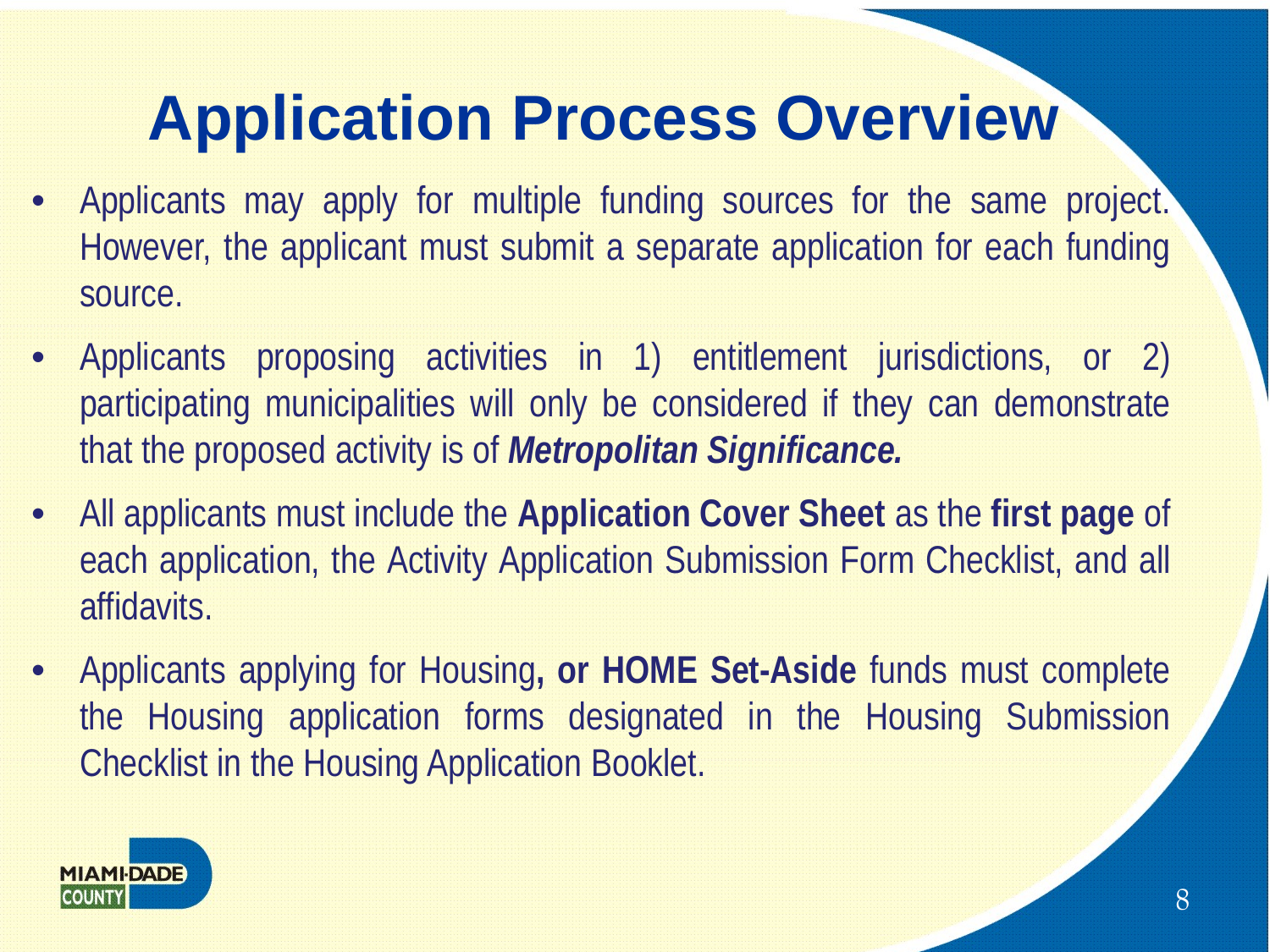- Applications must be submitted in three (3) ring binders. Tabs are required and must be labeled as indicated in the required Checklist/Table of Contents Form. All pages must be numbered. No pages are to be stapled or clipped.
- All Applicants must submit one (1) original and six (6) copies of the application, each of which is to be placed in a 3-ring binder. Do not submit more than one application per activity per binder.
- The exception to this submission requirement is for Public Service ONLY; an original and three (3) copies of the application must be submitted.
- Public Service Technical Assistance, however, requires an Original and six (6) copies.
- The original application must be submitted with the word "ORIGINAL" written on the outside of the binder, and each of the six (6) binders must be marked as "COPY." ALL originals and copies of applications must contain all required documents. Please do not exclude any document from any copy.
- Please include a USB or CD with the entire application downloaded. Make sure to secure the CD or USB in each binder.

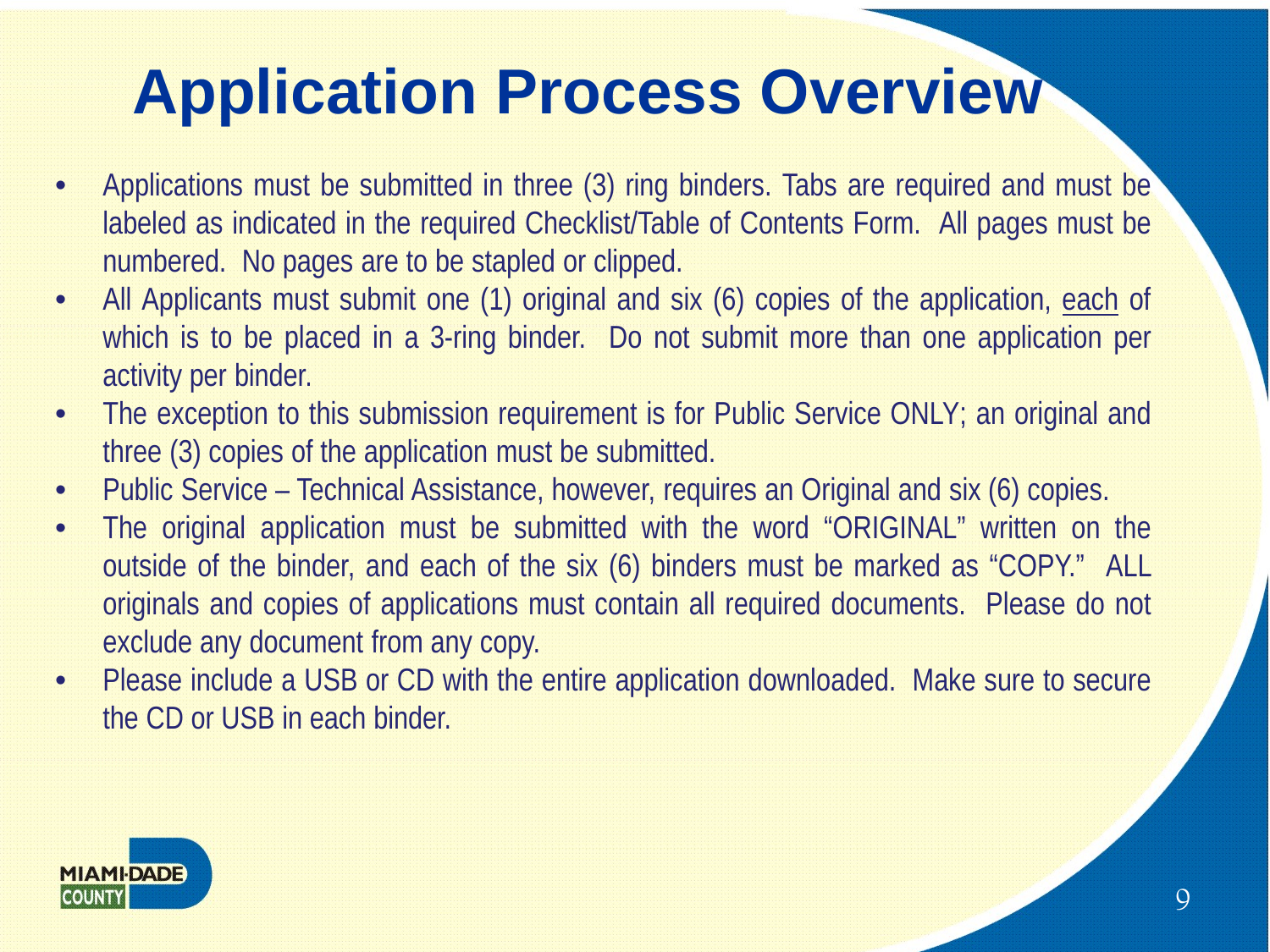- The cover of each binder must include the name of the agency, the name of the proposed activity and the requested funding source. It should also be marked as *"Non-Housing", "Housing", as applicable.*
- Applicants, including affiliates and subsidiaries, are limited to three (3) applications per funding source.
- All applications must be typed.
- All applications must be submitted in the legal name of the agency that is applying for funding. The applicant must be an active entity registered with the *Florida Division of Corporations* [\(http://www.sunbiz.org](http://www.sunbiz.org/)).
- All applicants must provide an Employer Identification Number (EIN/Federal Identification Number) and a D-U-N-S Number.

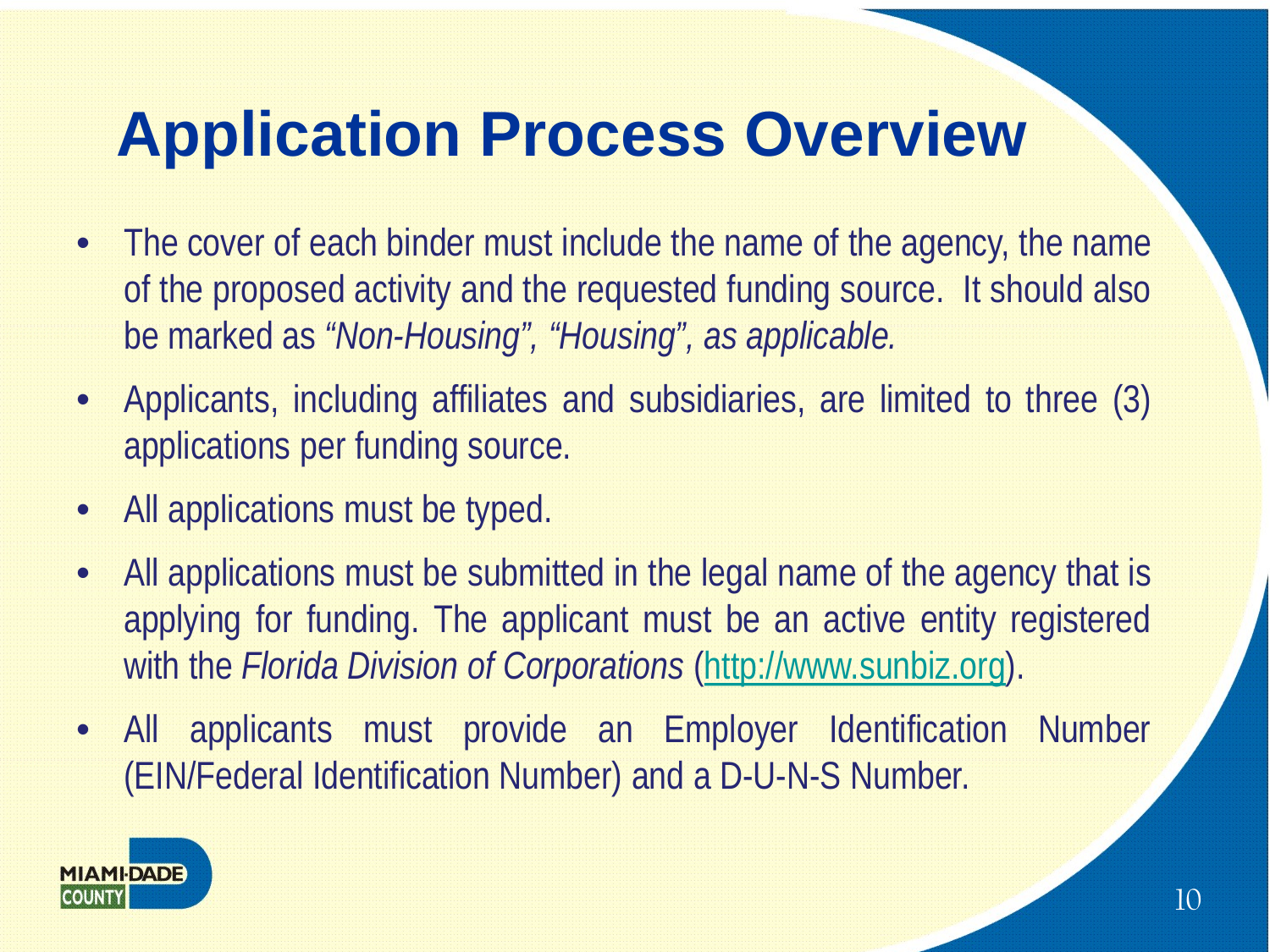- Applications must comply with all the requirements of this RFA. Applications that are incomplete or have deficiencies and errors will be submitted to the County Attorney's Office for legal review and determination of responsiveness.
- Applicants shall be entitled to an appeals process to dispute their scores, application rankings, and final recommendations for funding. The agency must submit a formal written request to PHCD within three (3) business days of the publication of the agency's score(s), ranking, and final funding recommendations. This written request must be forwarded in writing, via e-mail, to the attention of Ms. Theresa Fiano, at CommunityDevelopmentServices[@miamidade.gov](mailto:PHCDResidentServices@miamidade.gov)

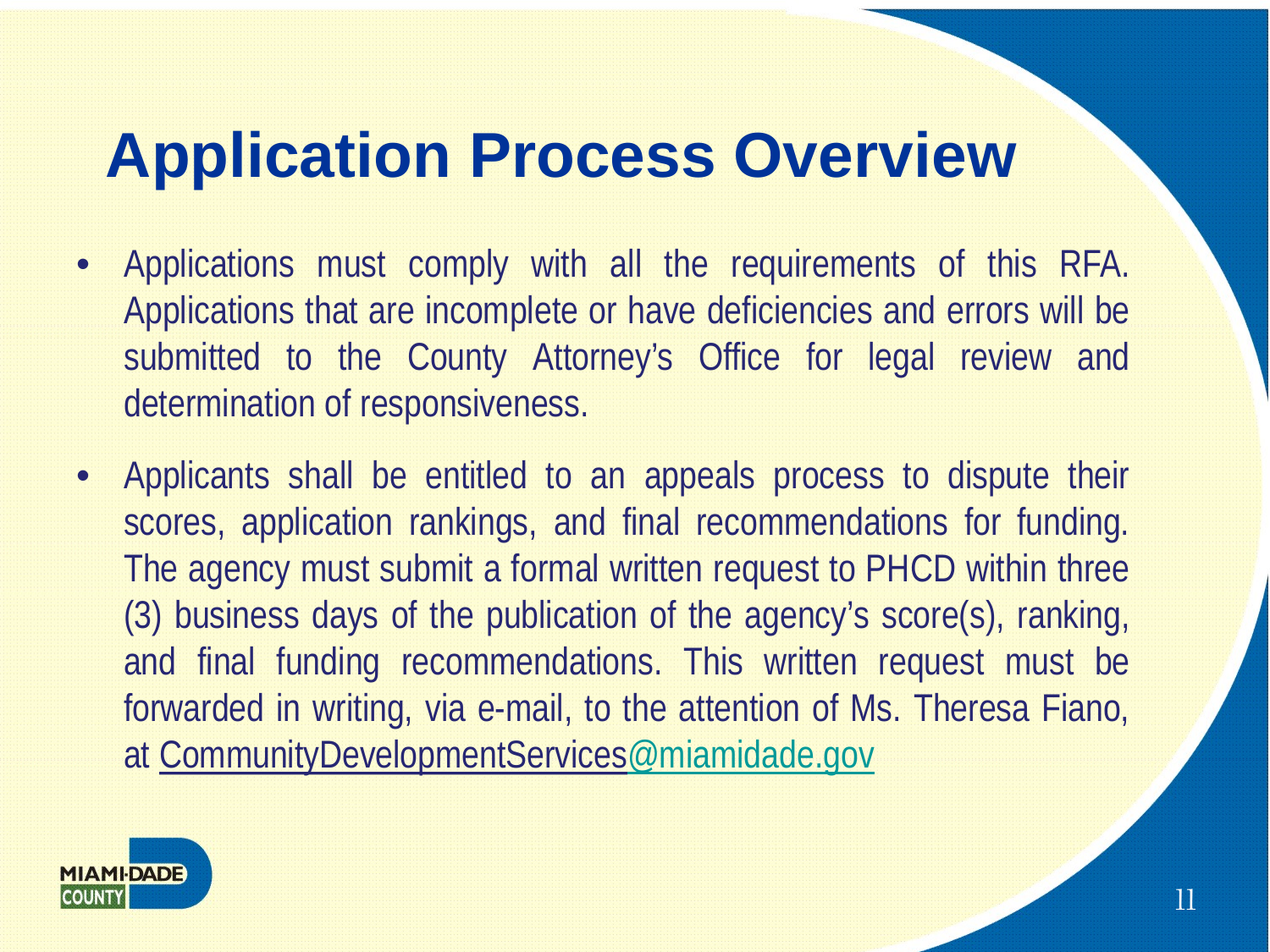**Applicants providing a NEW CDBG service/project must make a 2 – 4 minute presentation in the area in which the project is located**. If in an NRSA, the applicant must make a presentation before the NRSA's Community Advisory Committee (CAC). *Please refer to the RFA Booklet for a schedule of the MUST Presentation meetings.*

The **Activity Summary for MUST Presentation Form** will be used to schedule the presentation and must be submitted to the attention of Ms. Theresa Fiano, HCD Manager via email at CommunityDevelopmentServices@miamidade.gov prior to the date of the meeting.

Applicants meeting the MUST presentation requirement for new activities only will be awarded five (5) bonus points. Applicants not meeting this requirement will have five (5) points deducted from their score.

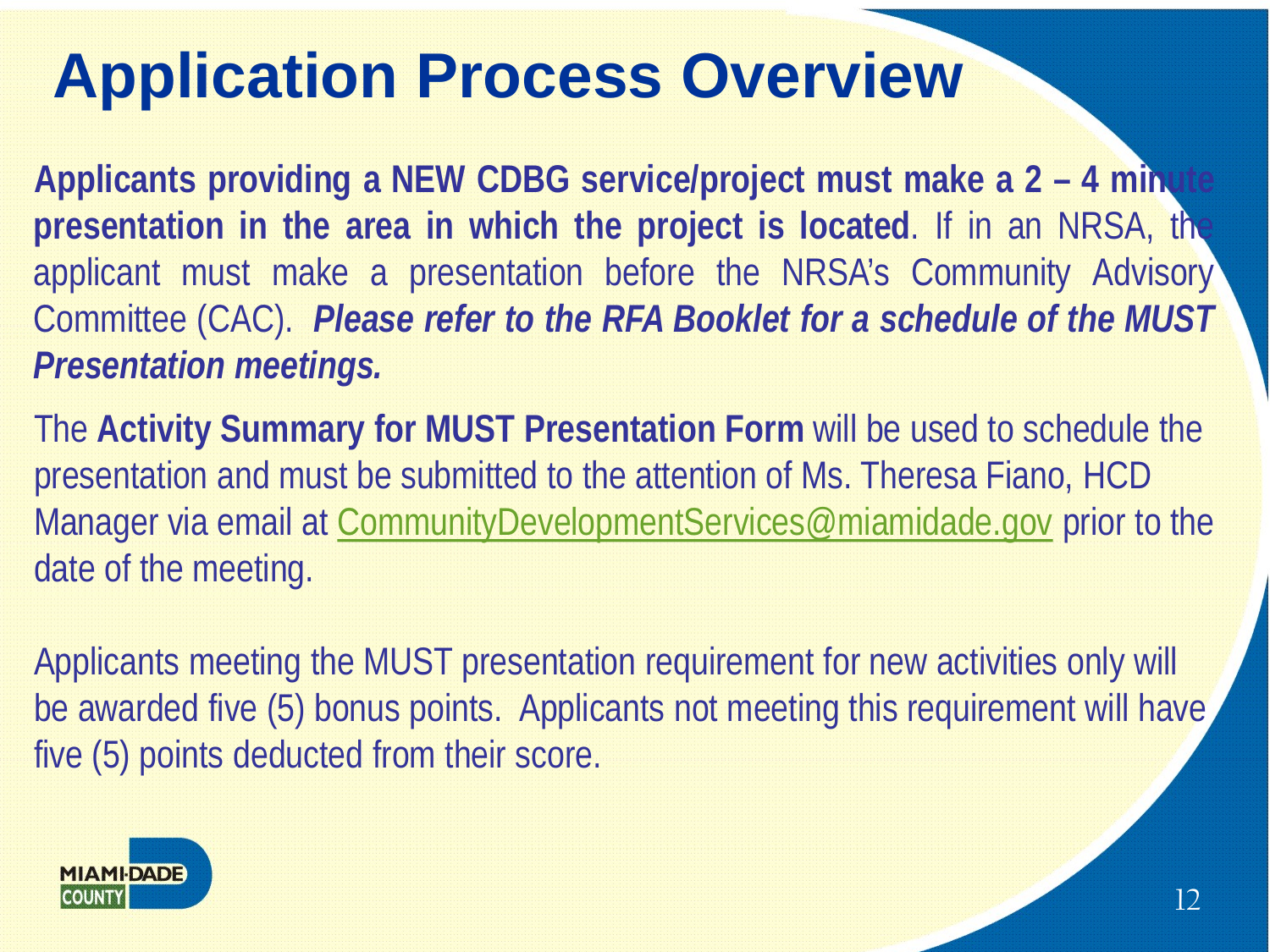# **ECONOMIC DEVELOPMENT presented by Principal Planner Sonia Colon**

*Community and Housing Management* 

#### **Public Housing and Community Development (PHCD)**

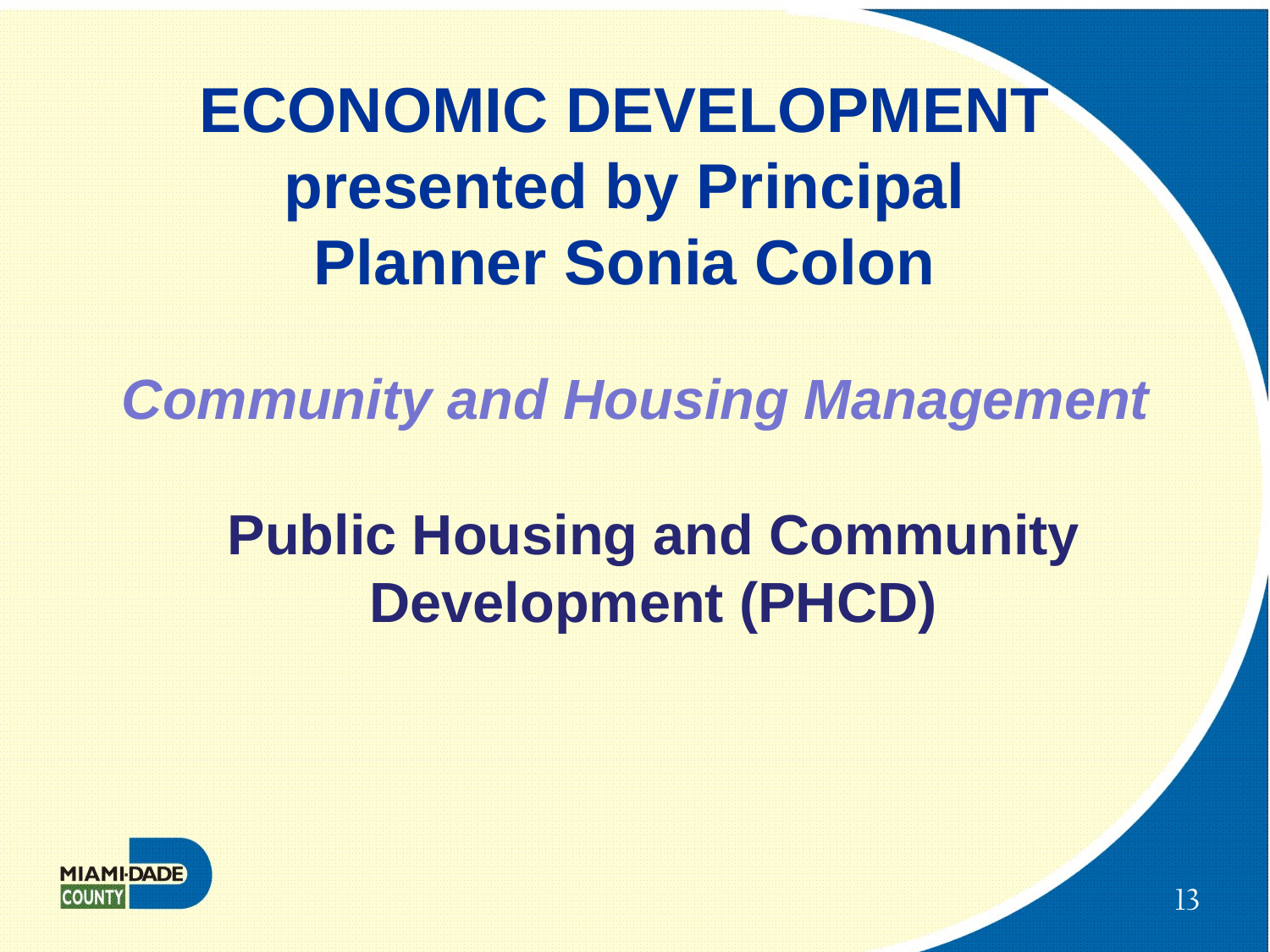# Minimum Threshold Items

- Eligible Activity
- **Meets HUD National Objective**
- **Successfully Passed Due Diligence Review**
- **Budget Submitted (total project costs need to be** shown)
- Sources and Uses Statement (indicating measurable program outcomes)
- Interest rates applied to micro loans should fall within  $1\% - 9\%$
- Audit and/or Certified Financial Statements Included

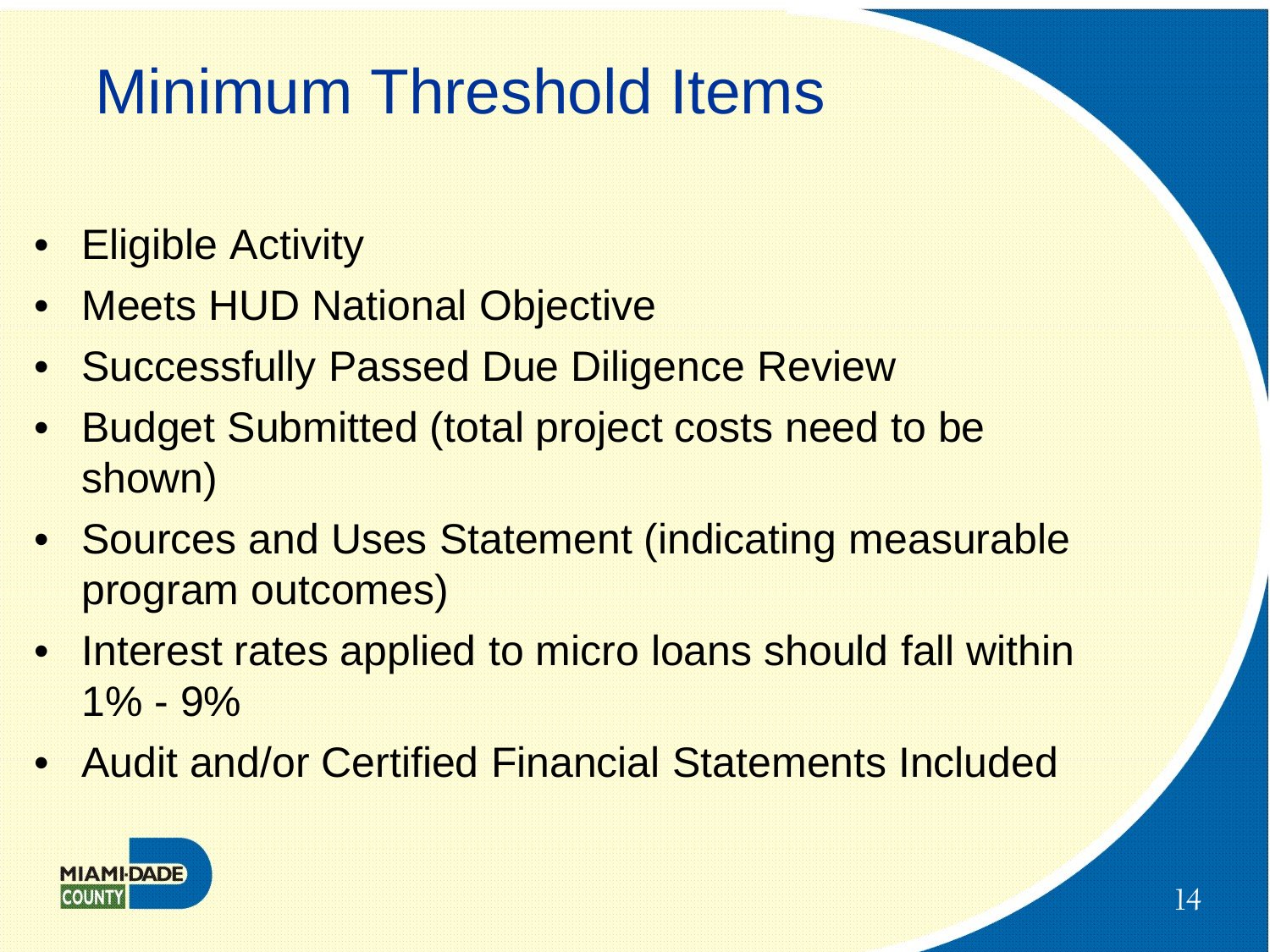# **ECONOMIC DEVELOPMENT**

#### **1. Microenterprise Lending:**

The Micro Enterprise Lending to Businesses Program provides critical access to micro and small business loans ranging from \$1,000 to \$25,000. It enables entities to assist small businesses with capacity-building and support while fostering economic development activity in low- and moderate-income communities. The goal is to help strengthen and develop businesses, while meeting the **required objective of creating and retaining newly created jobs**.

Not-for-profit entities that provide microenterprise or small business loans are eligible to apply under this category, including intermediaries, revolving loan funds, and/or Community Development Financial Institutions (CDFIs). CDBG funds awarded under this category shall be awarded principally to expand the respective entity's lending capacity and shall be limited to the origination of microenterprise or small business loans to for-profit businesses serving the NRSAs and Eligible Block Groups (EBGs) only.

**The distribution of requested funds shall be not less than eighty percent (80%) for micro loans and not more than twenty percent (20%) for operating expenses;**

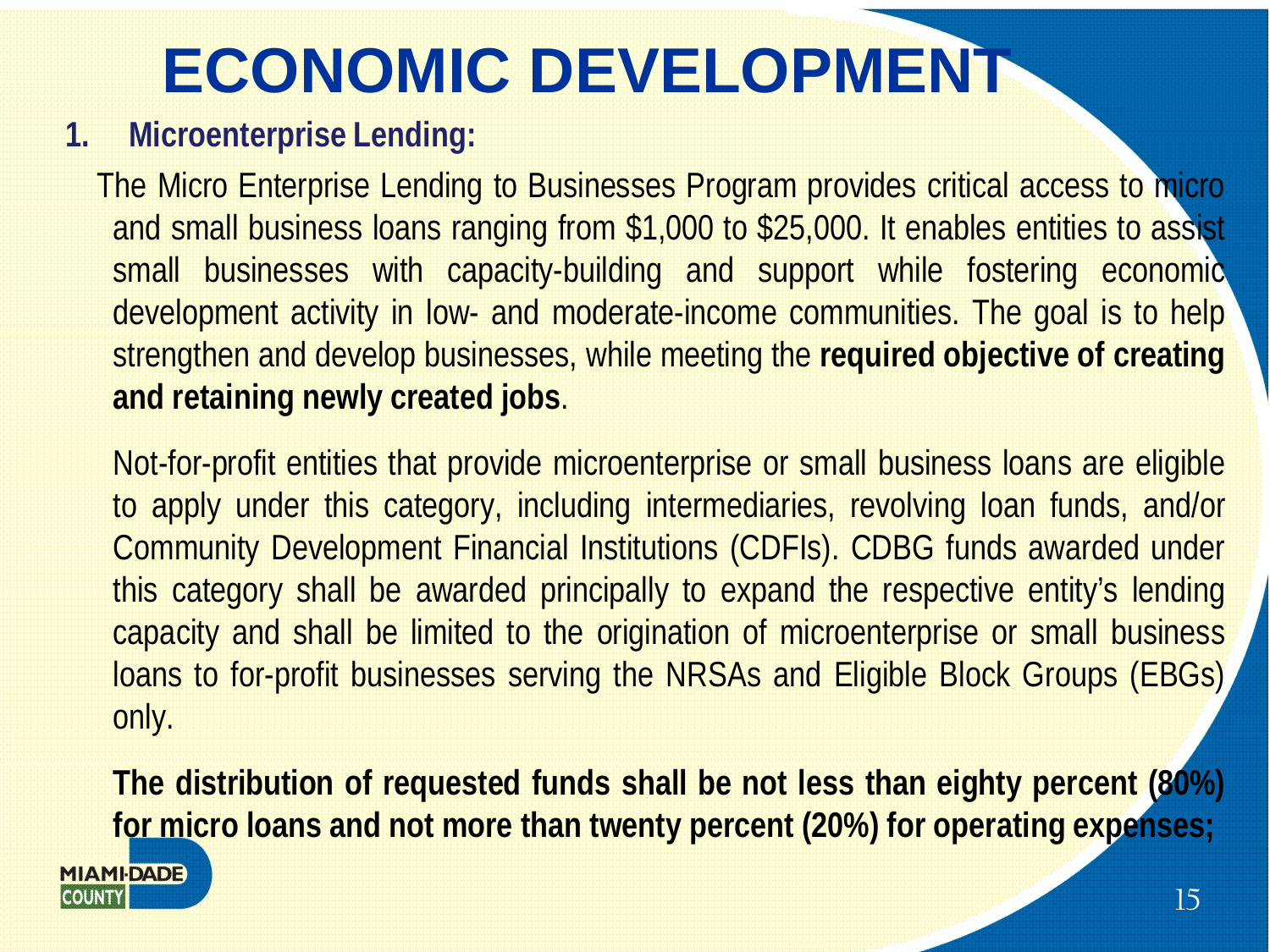#### **ECONOMIC DEVELOPMENT CON'T.**

**2. Business Incubator Assistance Program (BIAP):** 

The purpose of the Business Incubator Assistance Program (BIAP) is to provide cost-effective business support services and resources to new and growing microenterprise businesses under one roof by offering a wide range of business training, support programs, flexible leases, networking opportunities, and shared equipment in a professional setting. The primary goals of the BIAP are sustaining existing microenterprise businesses and attracting new microenterprise businesses into low- and moderate-income communities. All small businesses receiving CDBG assistance from Business Incubators shall agree to apply to become certified as a Miami-Dade County *Green business*.

Businesses seeking green certification should be directed to the following website: [http://green.miamidade.gov/business\\_certification.](http://green.miamidade.gov/business_certification)

Please note, failure to meet the criteria for certification as a *Green business* shall not disqualify the business from receiving assistance from a CDBG-funded program. This strategy will allow small businesses to learn about and implement sustainable business practices in their day-to-day operations.

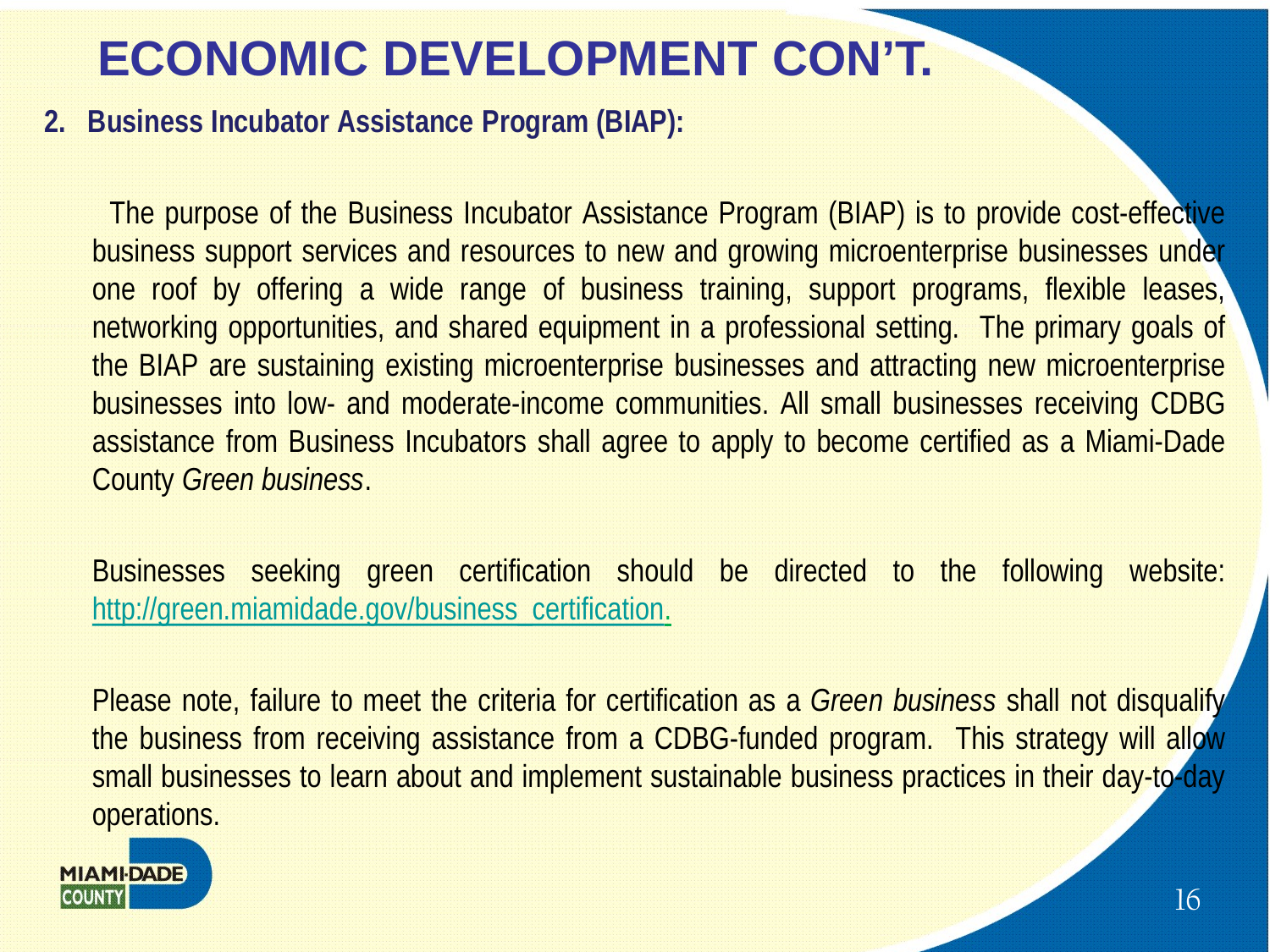#### **ALL Economic Development Projects MUST CREATE NEW JOBS**

**Records to be maintained for benefit based on job creation: at least** *51 percent* **of the jobs will be available to low- and moderate-income persons, documentation for each assisted business shall include:**

- 1. A written commitment by the business that it will make at least 51 percent of the FTE jobs available to low- and moderate-income persons and will provide training for any of those jobs requiring special skills or education.
- 2. A listing by job title of the permanent jobs to be created, indicating which jobs will be available to low- and moderate-income persons, which jobs require special skills or education, and which jobs are part-<br>time.

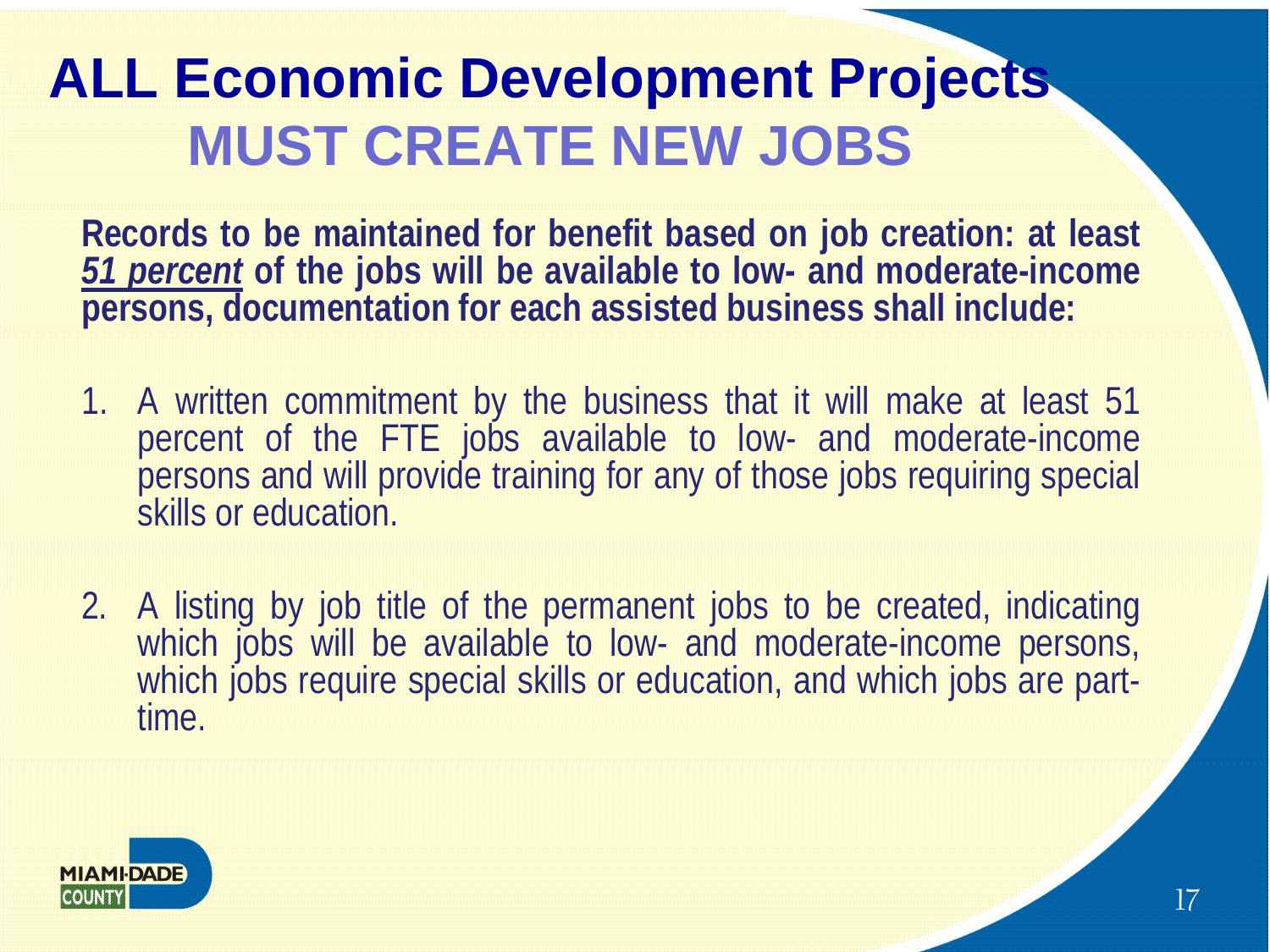### **PUBLIC FACILITIES & CAPITAL IMPROVEMENTS**  *presented by Principal Planner James McCall*

# **Public Housing and Community Development (PHCD)**

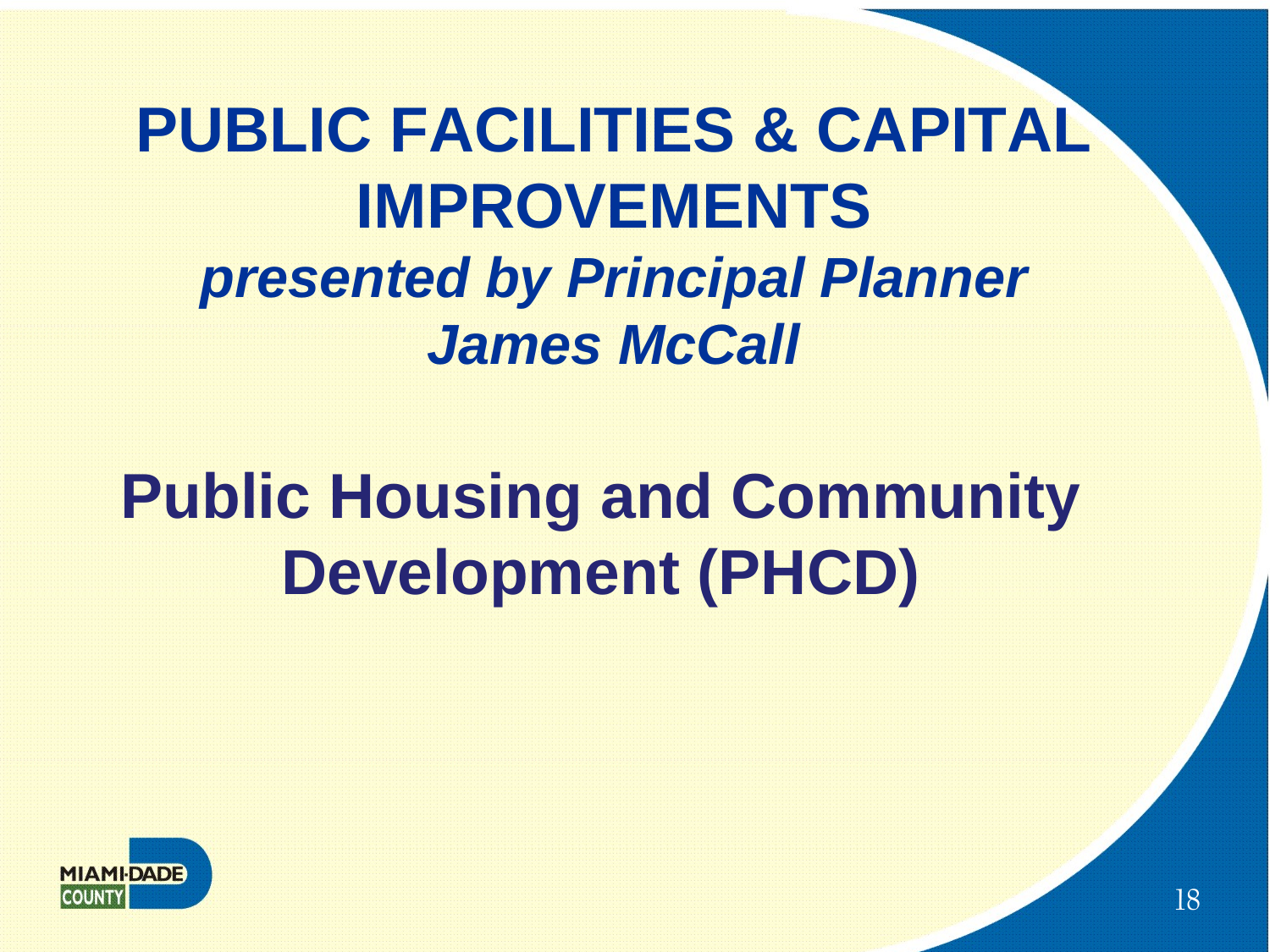# Minimum Threshold

- Eligible Activity
- **Meets HUD National Objective**
- **Successfully Passed Due Diligence Review**
- **Budget Submitted (total project costs need to be** shown)
- Sources and Uses Statement (indicating measurable program outcomes)
- Audit and/or Certified Financial Statements Included
- All scored applications must have a minimum score of 70 points

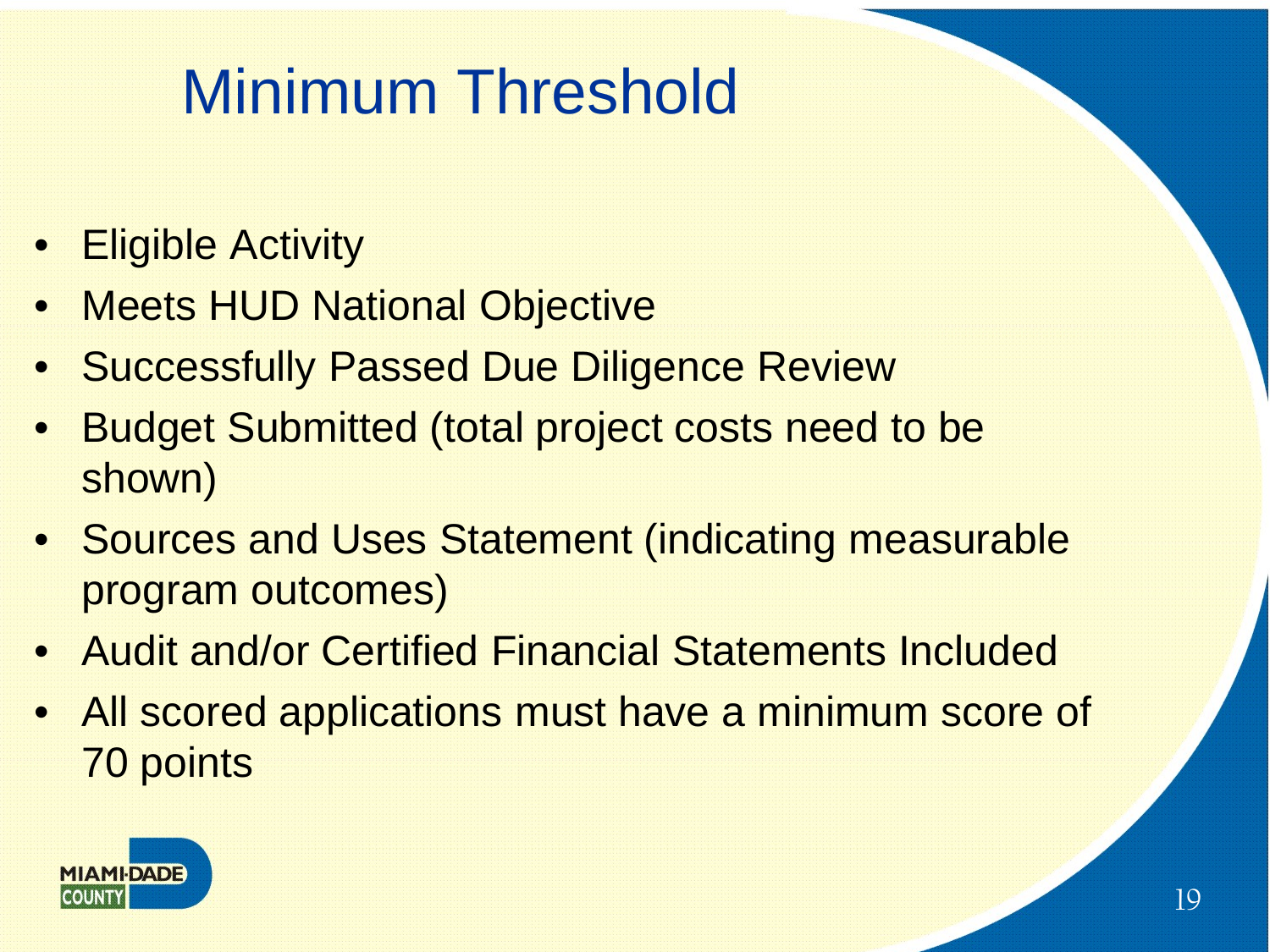### **PUBLIC FACILITIES & CAPITAL IMPROVEMENTS**

CDBG-funded Public Facilities and Capital Improvement activities are typically categorized under the Low-Mod Income (LMI) Benefit National Objective as an area benefit activity (LMA). The Public Facility and Capital Improvement activity must:

Have Site Control

Benefit *all* residents of an area where at least 51% of the residents are Low- Moderate-Income persons. If qualifying an activity under the Area Benefit criteria, records to keep include:

- Boundaries of the service area
- Documentation that the area is primarily residential (zoning map)
- Income characteristics of households in the service area (census data)

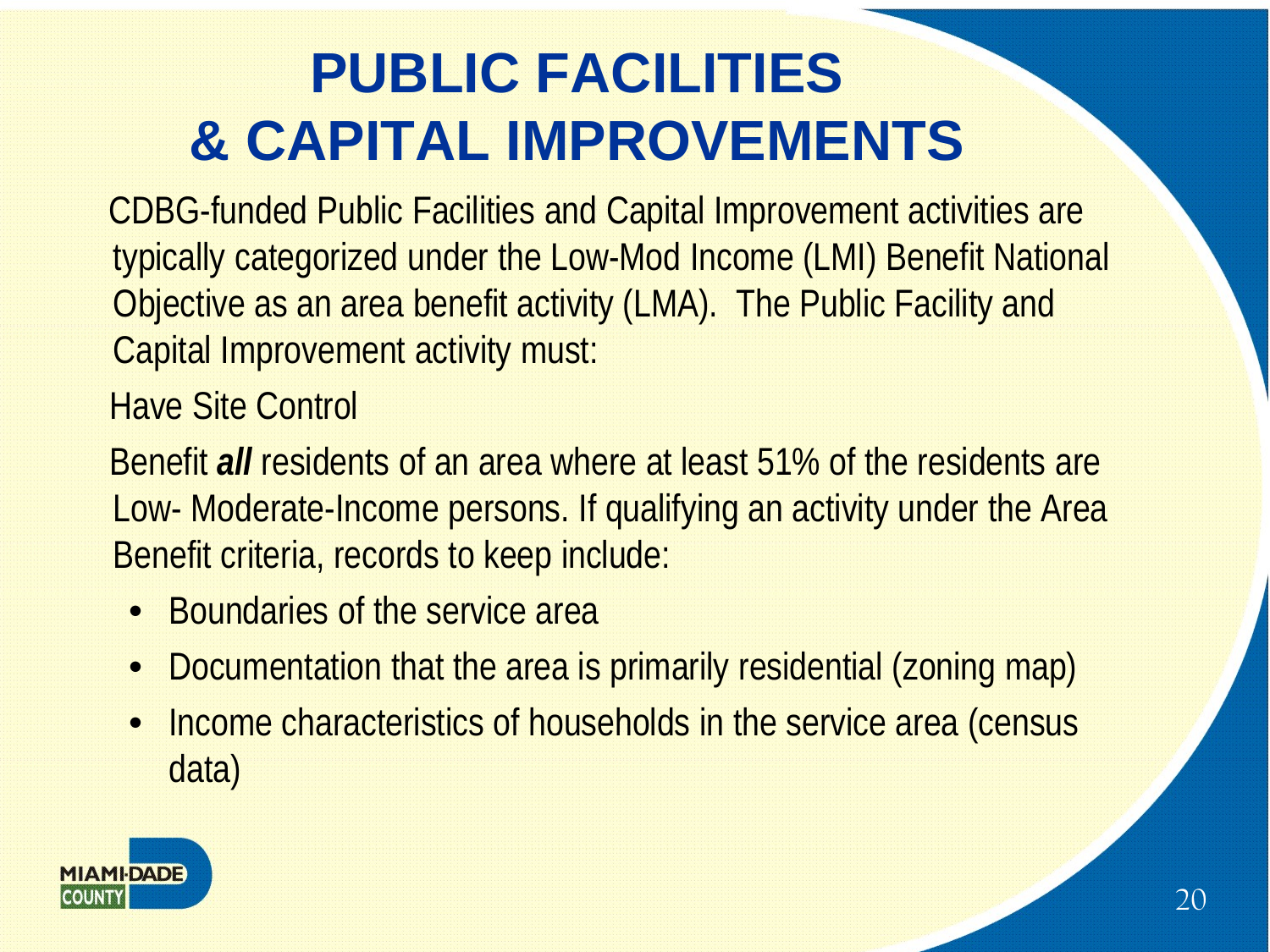### **PUBLIC FACILITIES & CAPITAL IMPROVEMENTS - Project Examples**

- **Street Improvements Youth Centers**
- 
- Flood drainage improvements Child care centers
- Water/sewer infrastructure Senior centers
- 
- 
- 
- 
- 
- **Parks Asbestos Removal** 
	-
	-
- Sidewalk installations Handicapped centers
- **Recreational facilities Facilities for abused and neglected children**
- Neighborhood facilities Homeless facilities (excluding operating costs)
	- Health Facilities Facilities for AIDS Patients (excluding operating costs)
- Tree Planting (This activity requires the applicant to provide a proposed tree planting plan for an approved capital facilities improvement project funded with CDBG funds. The tree planting plan should address the environmental benefits, such as use of native trees or trees that require minimal maintenance.)

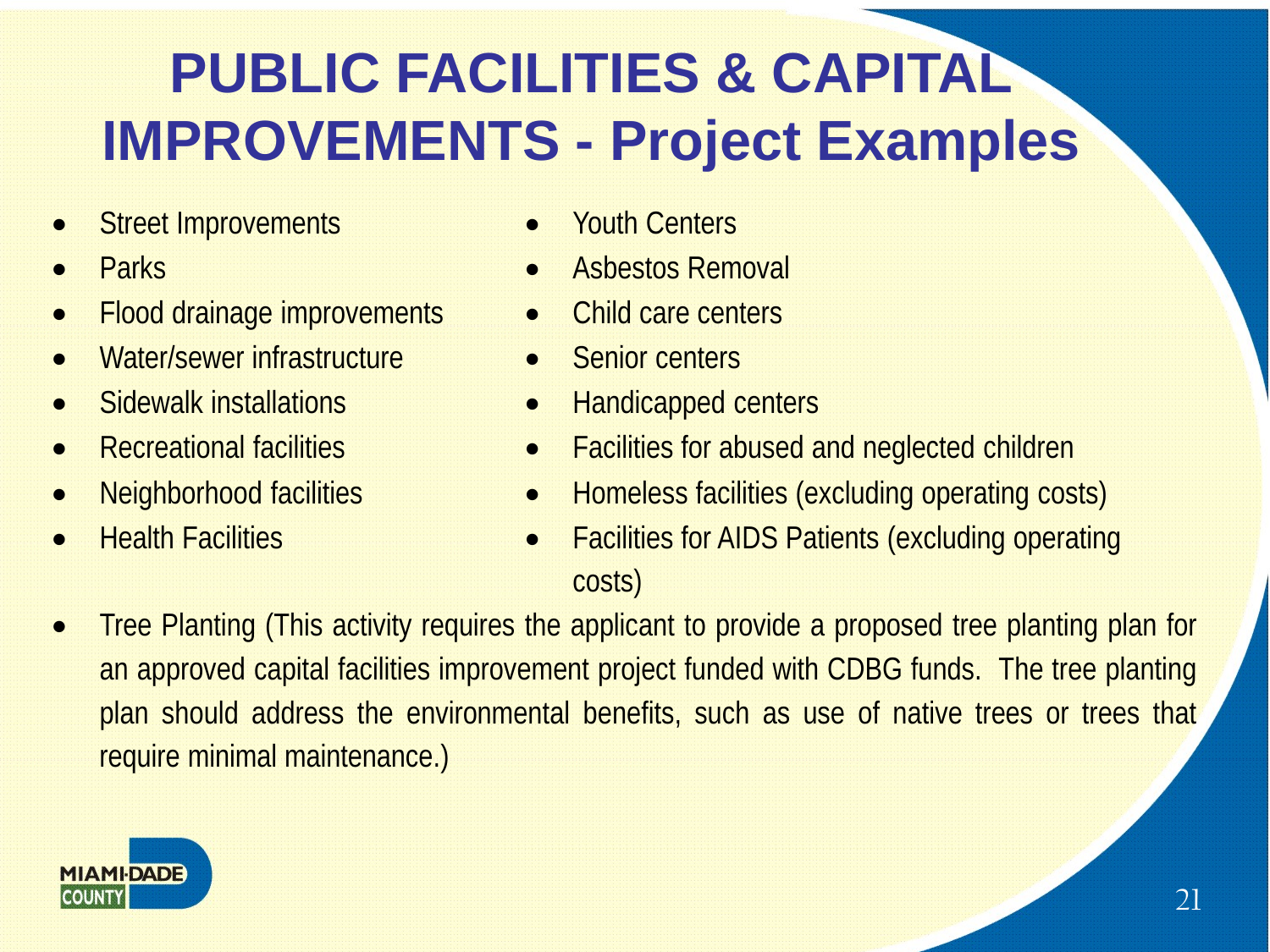# **PUBLIC SERVICE presented by Principal Planner LaWanda Scott**

*1) Public Service activities will only be recommended for funding by the Miami-Dade County Board of Commissioners through the Commission District Fund (CDF) allocation process.*

*2) ALL Public Service applications that pass minimum threshold requirements will be presented in a report to the BCC as eligible entities for the award of FY 2019 funding.*

*3) Public Service applications will NOT be scored.*

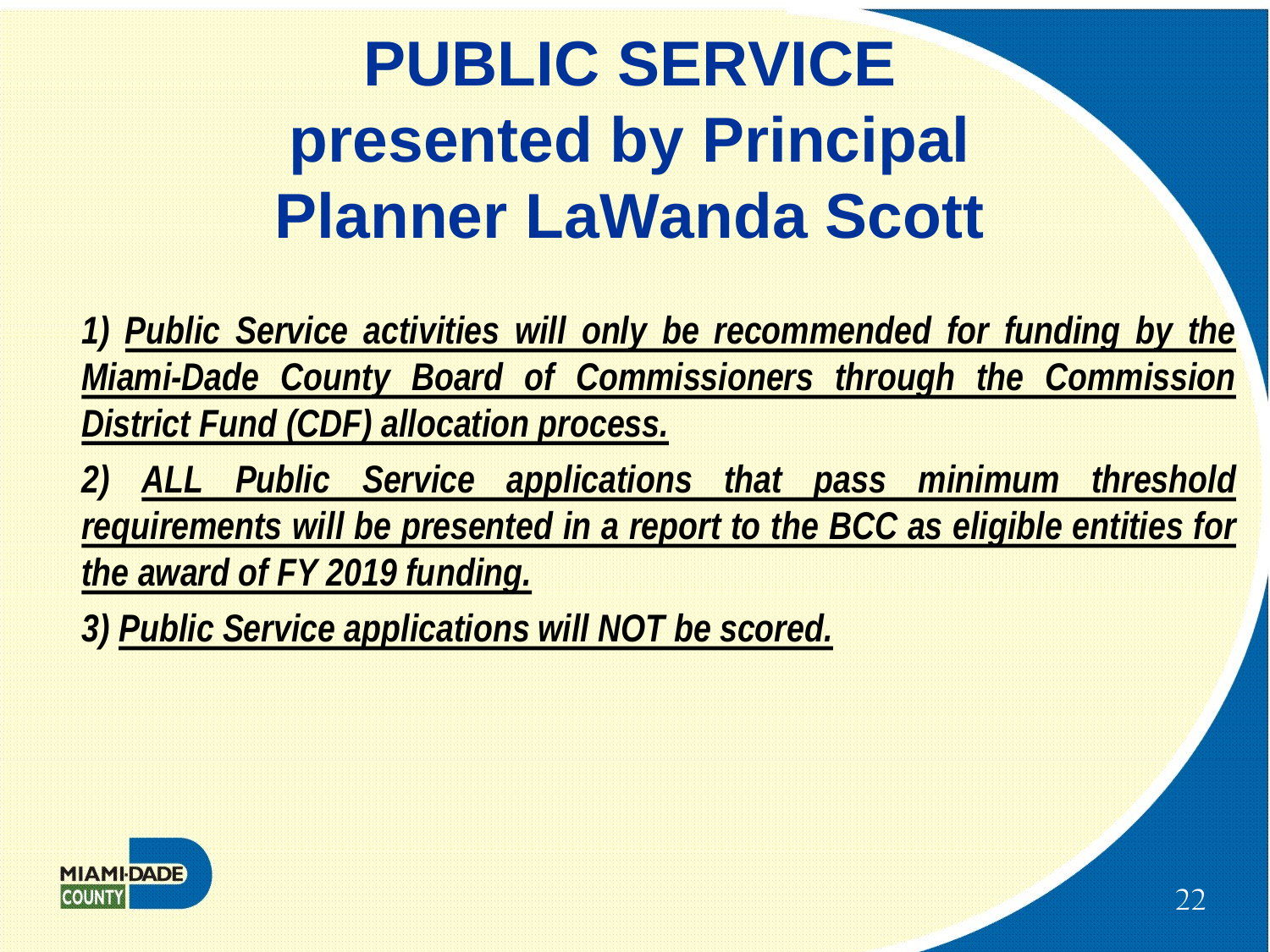## Minimum Threshold

- **Eligible Activity**
- **Meets HUD National Objective**
- Submits signed and notarized Due Diligence Affidavit
- **Geographic Location**
- County and/or NRSA High Priority Need
- Track Record Meets Threshold Requirements

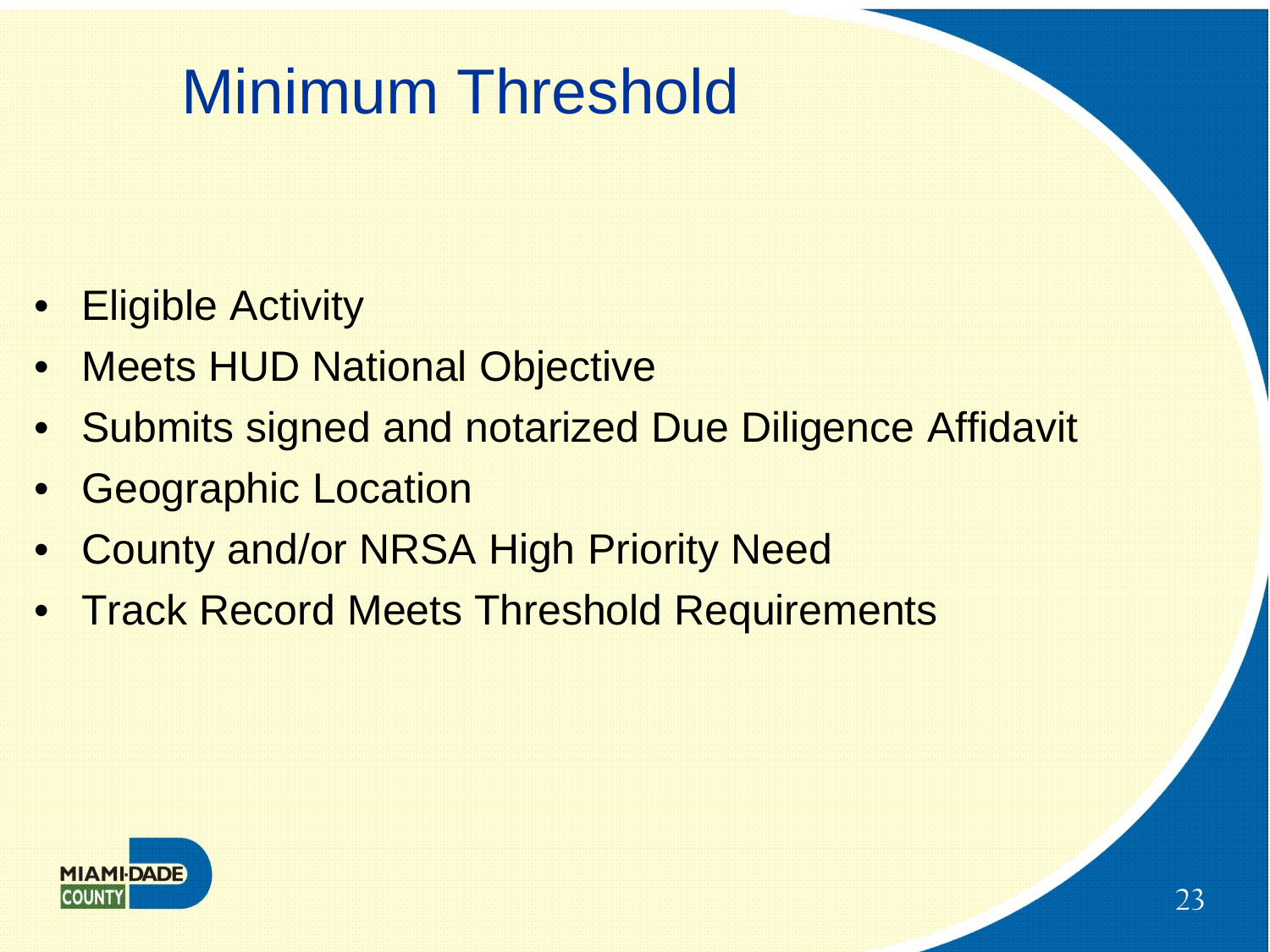**The PUBLIC SERVICE category places emphasis on projects, programs and activities that directly address the priority needs of the income eligible populations identified in our extended FY 2013 through FY 2017 Consolidated Plan, including:**

| $\checkmark$ | <b>Transportation Services</b>                                    | $\checkmark$ | <b>Recreational Services</b>         |
|--------------|-------------------------------------------------------------------|--------------|--------------------------------------|
| $\checkmark$ | <b>Employment Training (e.g., job</b><br>training)                | $\checkmark$ | <b>Education Programs</b>            |
| $\checkmark$ | <b>Crime Prevention &amp; Public</b><br><b>Safety</b>             | $\checkmark$ | <b>Energy Conservation</b>           |
| $\checkmark$ | <b>Child Care</b>                                                 | $\checkmark$ | <b>Services for Senior Citizens</b>  |
| $\checkmark$ | <b>Health Services</b>                                            | $\checkmark$ | <b>Services for Homeless Persons</b> |
| $\checkmark$ | <b>Substance Abuse Services</b><br>(e.g., Counseling & Treatment) | $\checkmark$ | <b>Youth Services</b>                |
| $\checkmark$ | <b>Battered and Abused Spouses</b>                                | $\checkmark$ | <b>Legal Services</b>                |

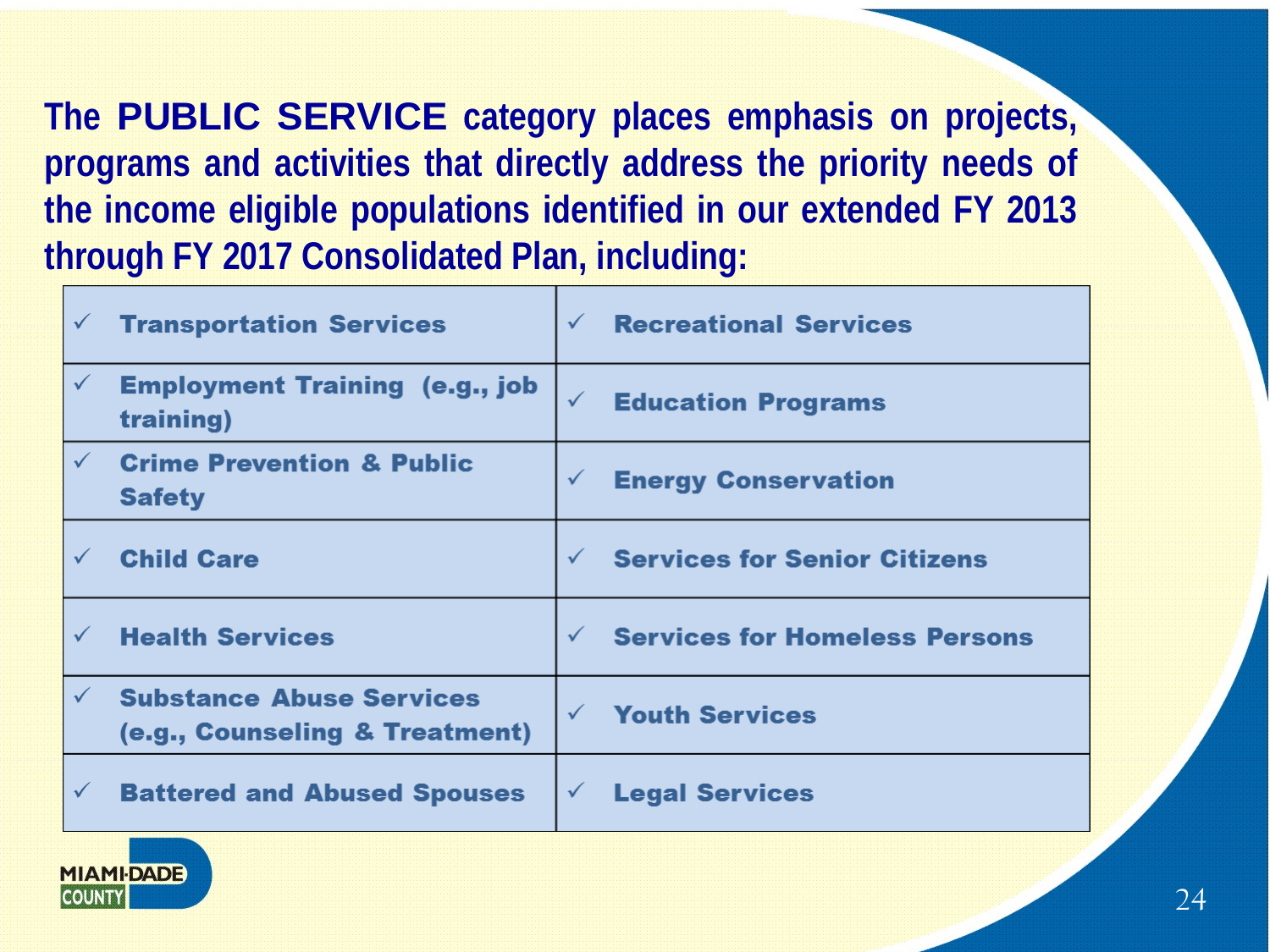## Technical Assistance (TA) to Small Businesses

Under the Public Service category, CDBG funds are available for TA to small businesses to help foster economic development in low- to moderate-income communities by providing capacity building support including:

Business Development Training Facilitating Networking Opportunities Business Planning or Accounting Marketing & Outreach

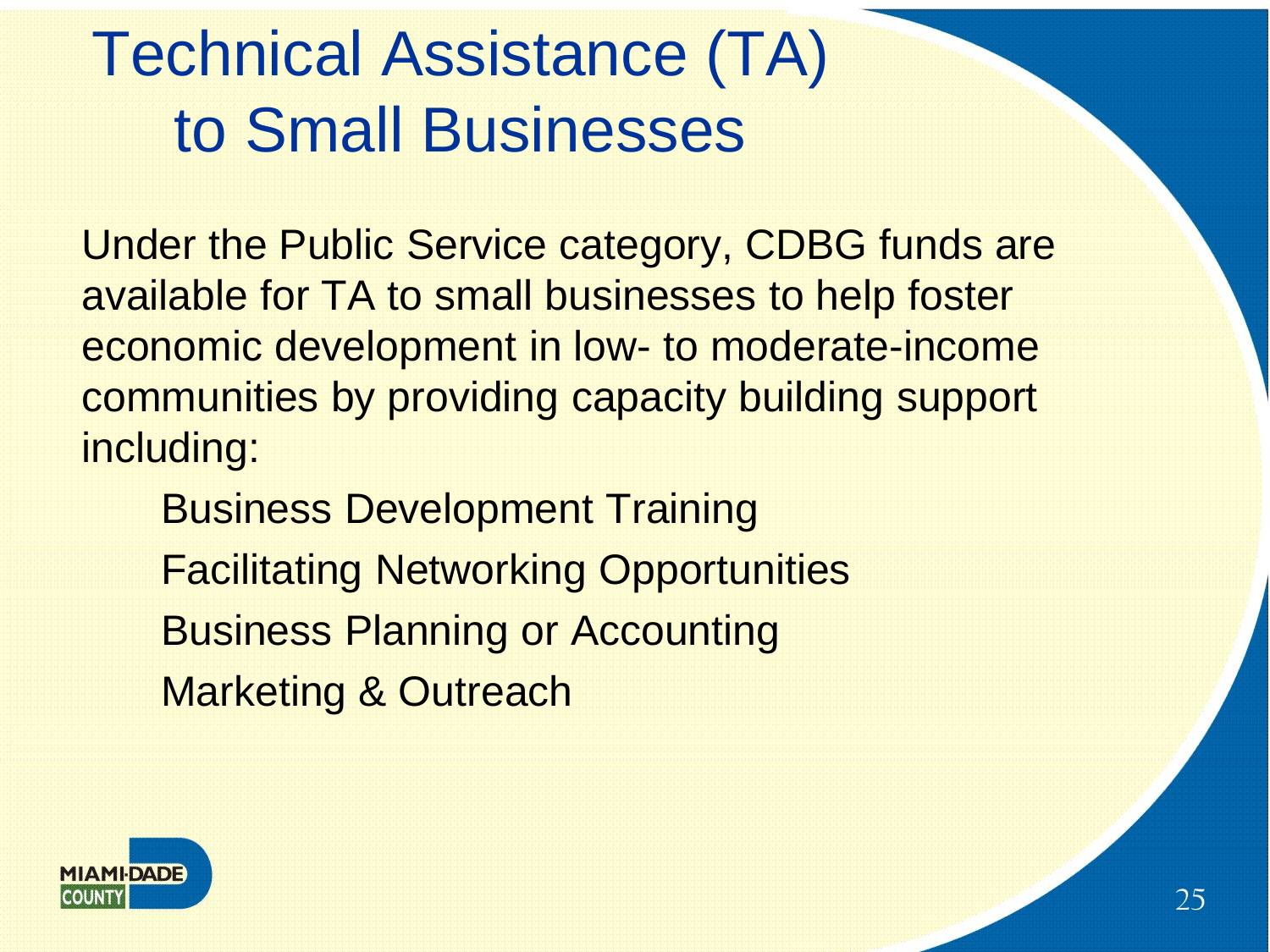# Minimum Threshold

- Eligible Activity
- **Meets HUD National Objective**
- **Successfully Passed Due Diligence Review**
- Budget Submitted (total project costs need to be shown)
- Sources and Uses Statement (indicating measurable program outcomes)
- Audit and/or Certified Financial Statements Included

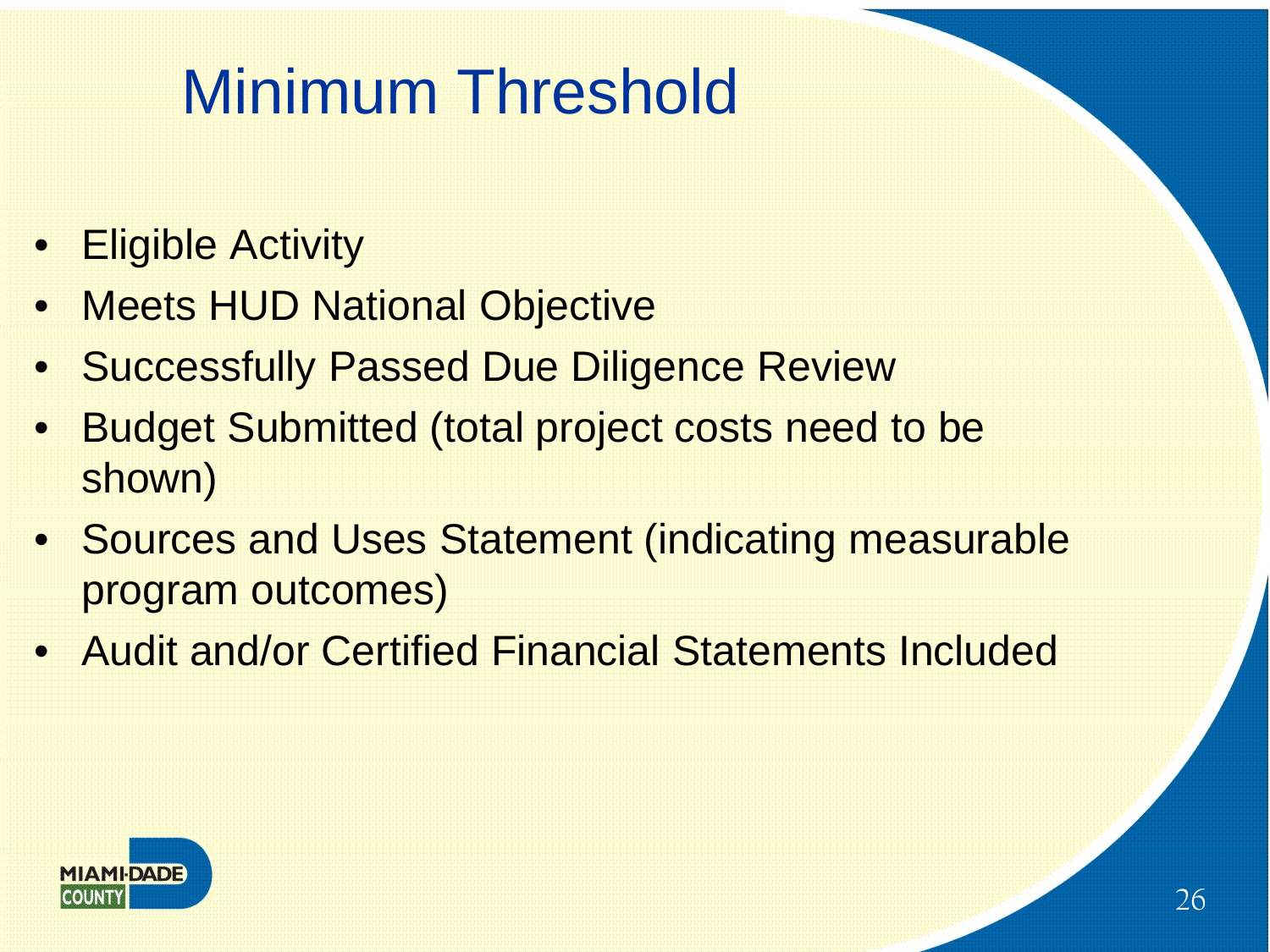## CDBG HOUSING

Principal Planner Cordella Ingram

PHCD has made \$500,000 available in CDBG funds for housing. Funding shall be limited to:

Housing Rehabilitation or

Land Acquisition by a Community Land Trust (CLT)

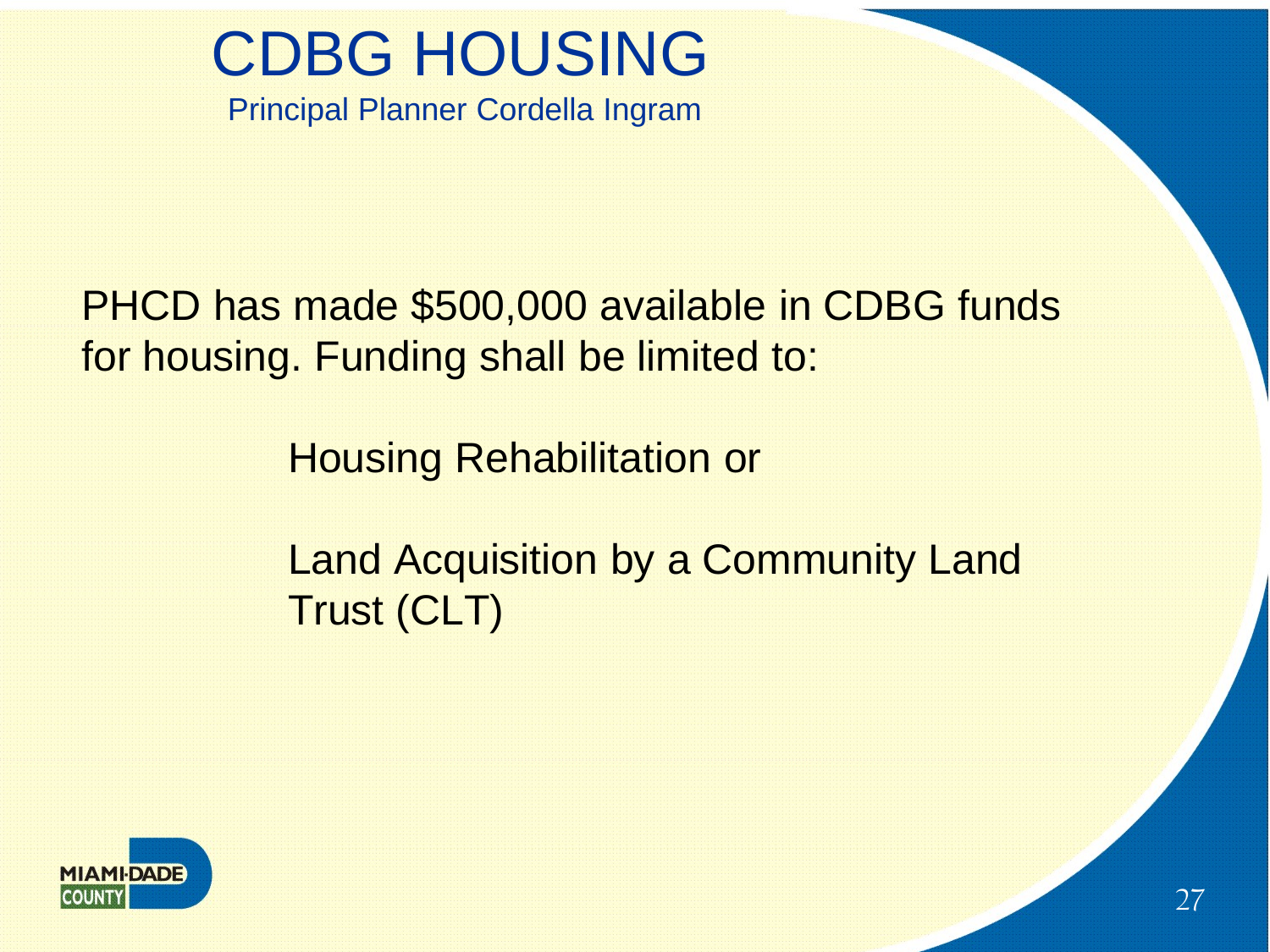# Minimum Threshold

- Eligible Activity
- **Meets HUD National Objective**
- **Successfully Passed Due Diligence Review**
- Budget Submitted (total project costs need to be shown)
- Sources and Uses Statement (indicating measurable program outcomes)
- Audit and/or Certified Financial Statements Included

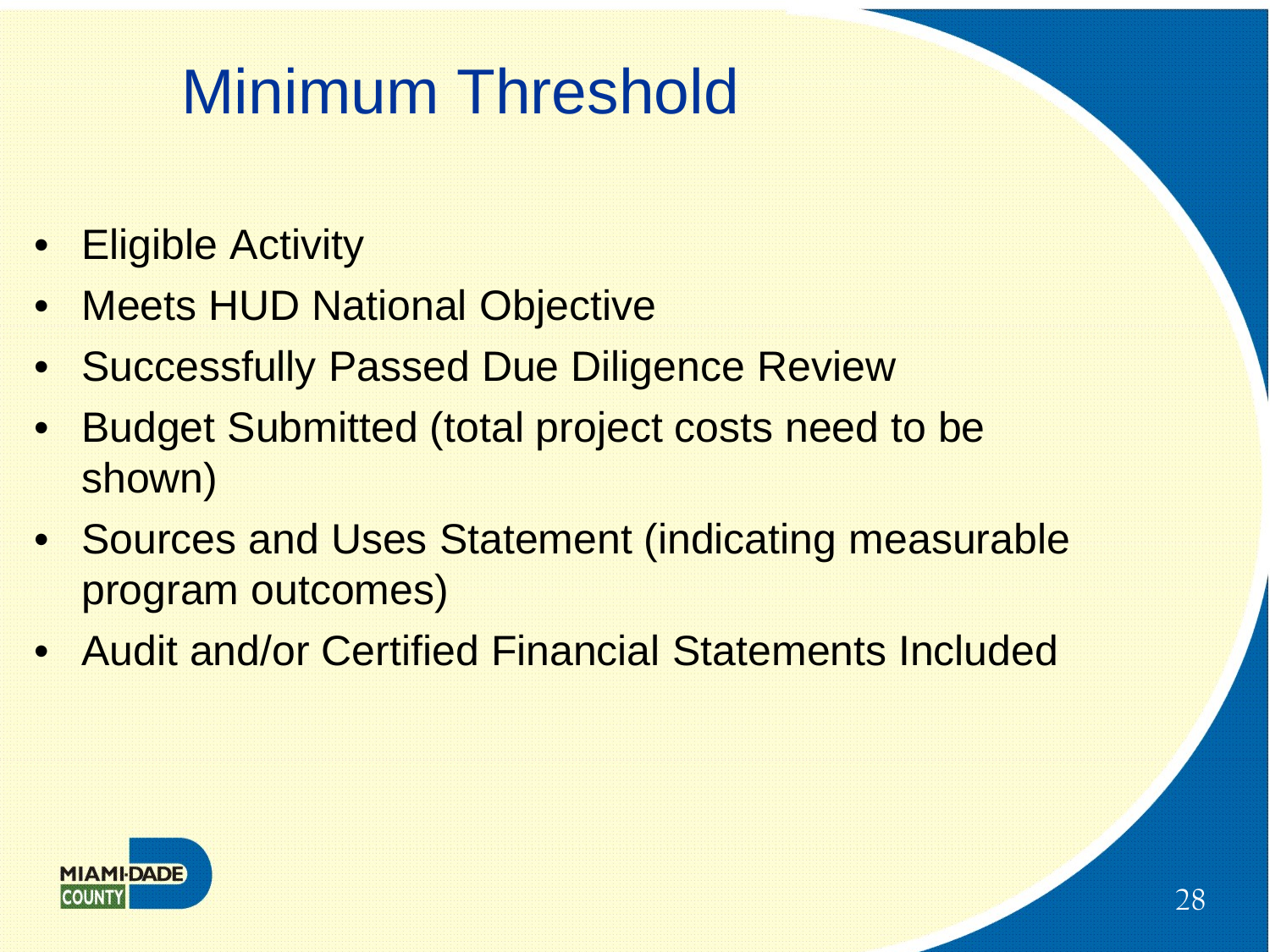#### **HOME APPLICATION**

#### **Presented by Principal Planner Sandra Raymond-Dadaille Community Planning and Housing Management**



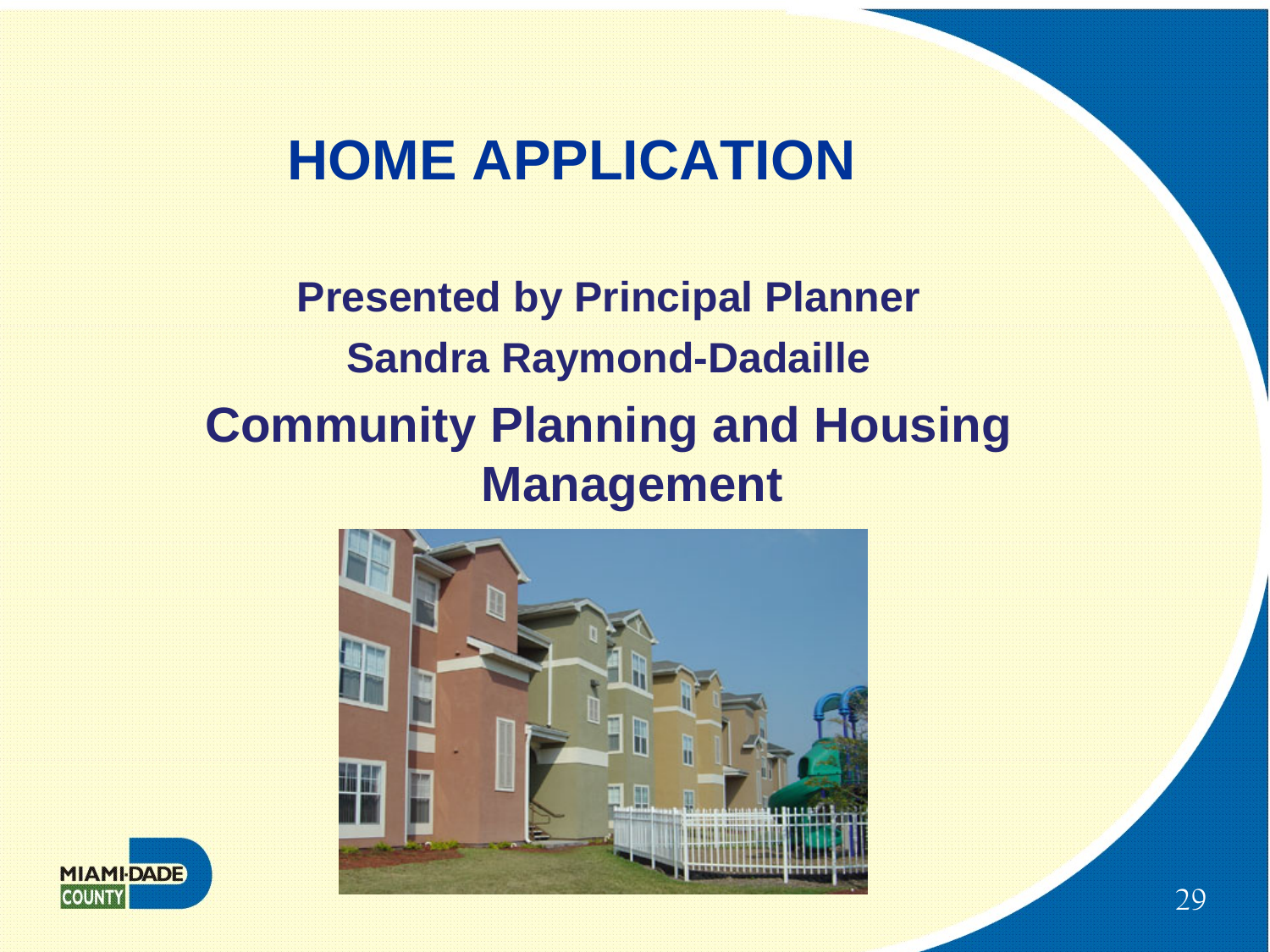### **HOUSING RESOURCES**

| <b>Activity</b>                                   | <b>HOME</b> | <b>ESG</b> | <b>TOTAL</b> |
|---------------------------------------------------|-------------|------------|--------------|
| <b>Single Family Homeownership Rehabilitation</b> | \$400,000   |            | \$400,000    |
| <b>Acquisition, New Construction, Rental</b>      | \$2,106,079 |            | \$2,106,079  |
| Rehabilitation, Pre-Development or Single         |             |            |              |
| <b>Family Homeownership</b>                       |             |            |              |
|                                                   |             |            |              |
| <b>Tenant-Based Rental Assistance (TBRA)</b>      | \$400,000   |            | \$400,000    |
| Homeless-Set Aside (TBRA/Rehabilitation)          | \$600,000   |            | \$600,000    |
| <b>HOME CHDO Set-Aside</b>                        | \$654,013   |            | \$654,013    |
| <b>HOME CHDO Operating Support</b>                | \$200,000   |            | \$200,000    |
| <b>Emergency Shelter and Outreach</b>             |             | \$592,487  | \$592,487    |
|                                                   |             |            |              |
| <b>Homeless Prevention and Rapid Rehousing</b>    |             | \$369,612  | \$369,612    |
|                                                   |             |            |              |
| <b>Totals</b>                                     |             |            |              |
|                                                   | \$4,360,092 | \$962,099  | \$5,322,191  |

**FEDERAL FUNDS ARE SUBJECT TO APPROPRIATION BY THE U.S. CONGRESS. THE PRESIDENT'S BUDGET MUST BE APPROVED AND MAY BE SUBJECT TO REDUCTIONS. ALL FEDERAL FUNDING AMOUNTS ARE ESTIMATES. THIS SOLICITATION IS SUBJECT TO THE RECEIPT OF THE ESTIMATED AMOUNT OF FUNDS TO BE RECEIVED FROM U.S. HUD. ANY AWARDS AS A RESULT OF THIS RFA IS SUBJECT TO FUNDING AND MAY BE REDUCED OR RESCINDED BASED ON THE LEVEL OF FUNDING RECEIVED FROM THE FEDERAL GOVERNMENT.**

**NOTE: ACTIVITIES FUNDED UNDER MISCELLANEOUS FUNDING WILL BE REQUIRED TO ADHERE TO HOME REGULATIONS.**

**NOTE: ANY FUNDS REMAINING WILL BE USED IN AN ALTERNATE CATEGORY.**

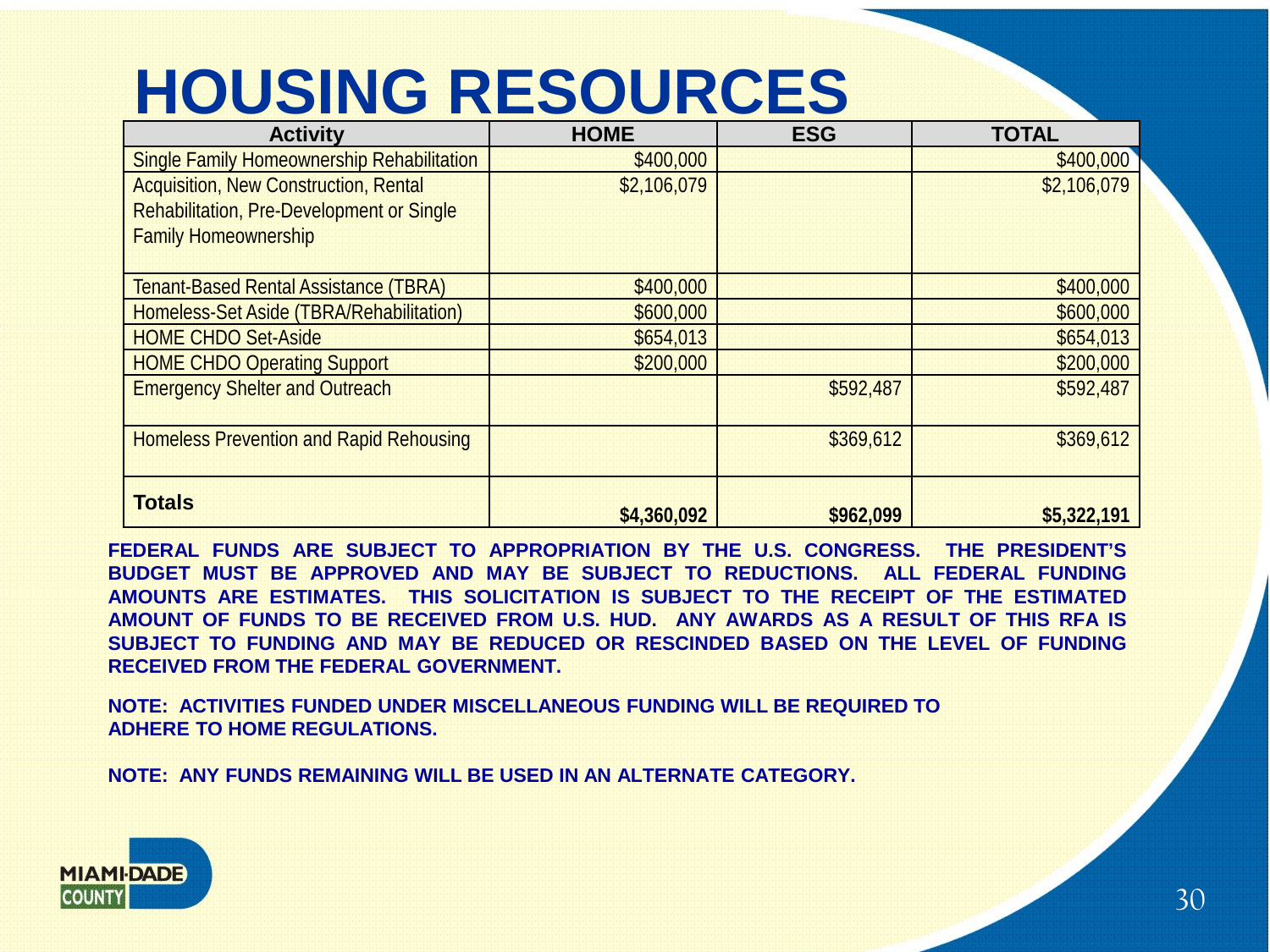# **HOUSING: HOME Program SUMMARY OF HOME PROGRAM REGULATIONS**

#### The HOME Program is designed to:

- Expand the supply of decent and affordable housing, particularly rental housing, for low- and very-low income individuals.
- Strengthen the abilities of State and local governments to design and implement strategies for achieving adequate supplies of decent, affordable housing.
- Provide both financial and technical assistance to participating jurisdictions (entitlement areas) including the development of model programs of affordable housing for very-low and low-income families.
- Expand and strengthen partnerships among all levels of government and the private sector, including for-profit and not-for-profit organizations, in the production and operation of affordable housing.

Project site(s) submitted for consideration must be owned or controlled by the Developer as defined herein at time of submission to Miami-Dade County. Site(s) must be serviced, or proposed to be serviced, by all utilities including sanitary sewer, where available.

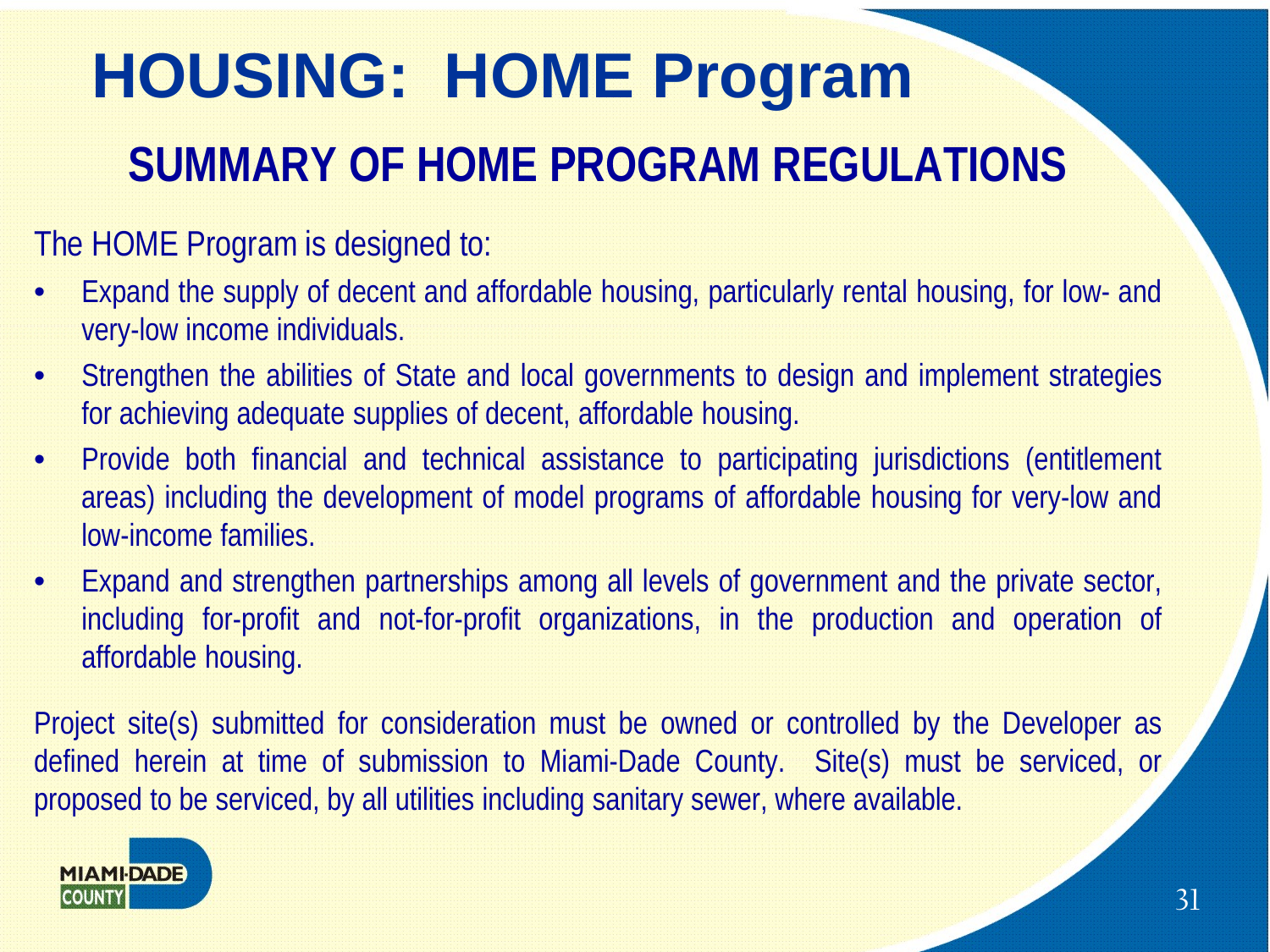#### Eligible Applicants

- Community Housing Development Organizations (CHDOs). **All CHDOs must be certified by PHCD before funds are awarded.** CHDOs are private non-profit organizations that have among their purposes the provision of decent, affordable housing to low- and moderate-income persons.
- **Other Not-for-profit Organizations**
- Private, For-Profit Organizations (including Partnerships and Sole Proprietorships)
- Community Land Trusts (CLT)

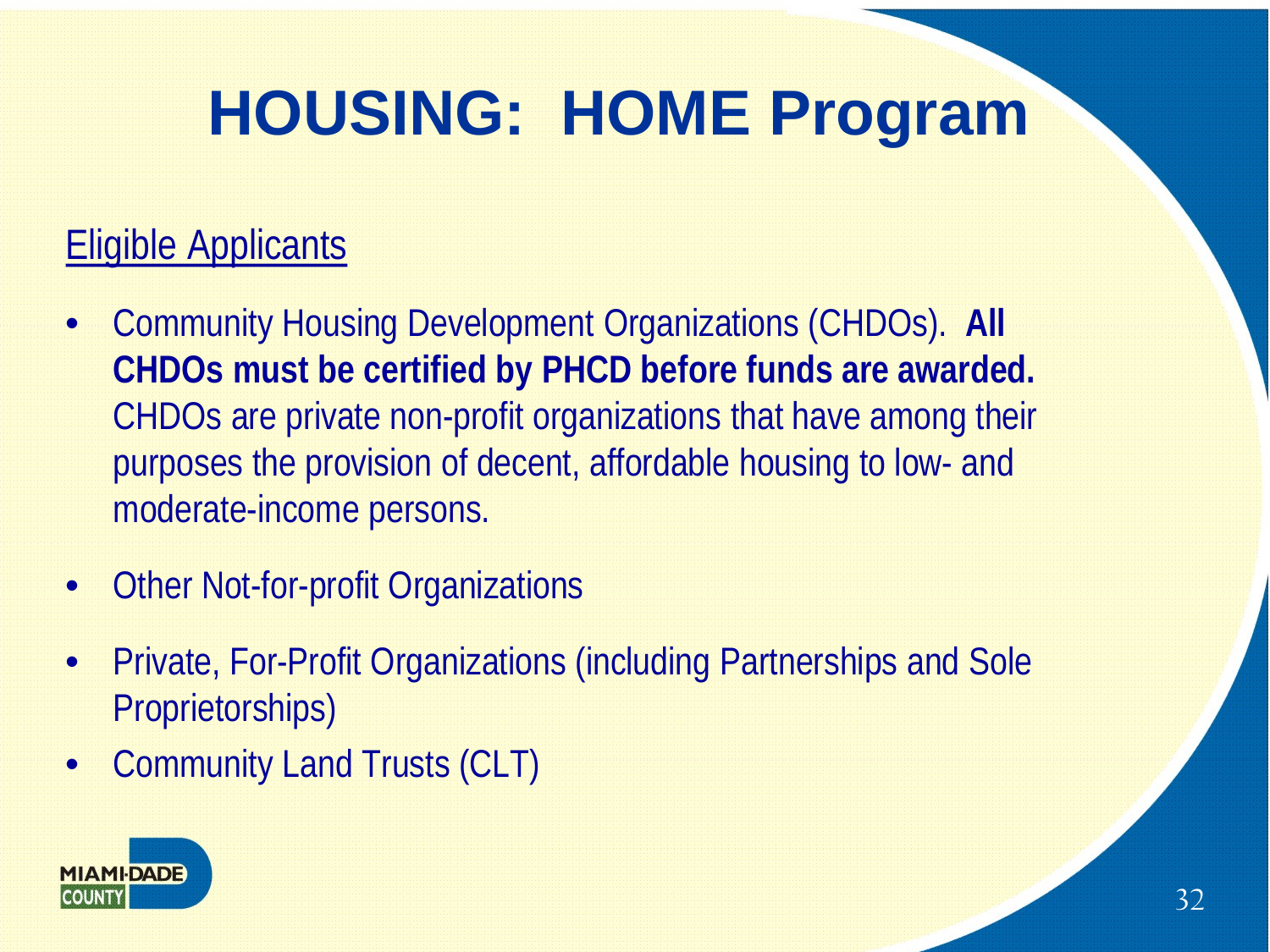#### Eligible Activities

HOME funds may be used for the following:

- Rehabilitation of existing units
- New construction
- Conversion of nonresidential uses to residential uses
- Acquisition of existing units and funds for rehabilitation
- Reconstruction
- Tenant-Based Rental Assistance (TBRA)

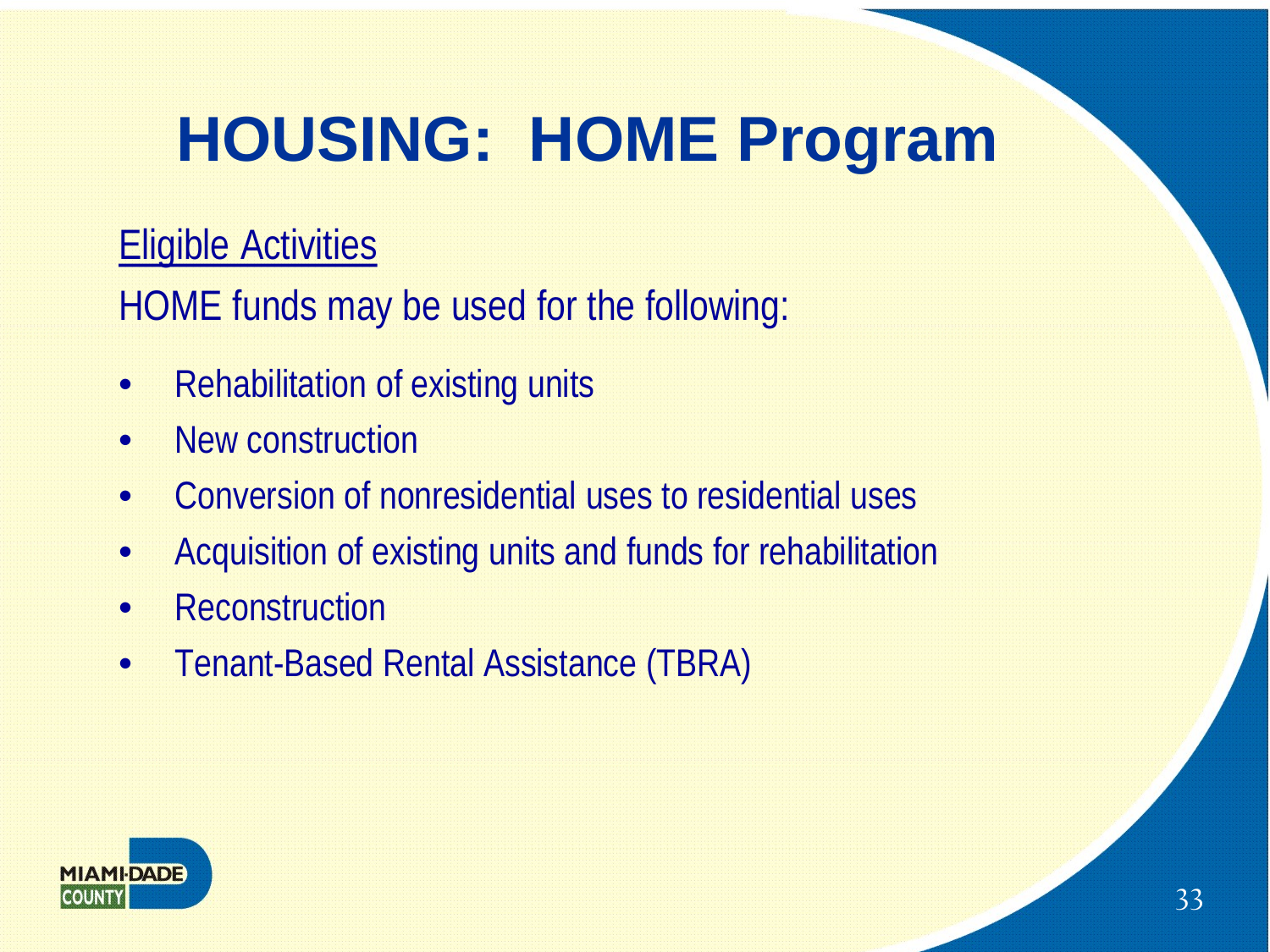#### **APPLICATION REQUIREMENTS:**

- **1. Low-Moderate-Income Benefit** Every application that will benefit low- and moderate-income persons must provide evidence that the beneficiaries of the program will be low-to-moderate-income (LMI) persons.
- **2. Market Analysis and Feasibility** A complete market study demonstrating the need for the housing is required.
- **3. Priority Needs** Activities must address a high priority need identified in the County's Extended FY 2013-2017 Consolidated Plan. Applications must describe how the priority need will be addressed and provide supporting data.
- **4. Organizational and Financial Capacity** Applicants must demonstrate they are fiscally sound and have the skills, ability and experience required meet program requirements. Applicants will be evaluated on experience, organizational and administrative capacity, financial capacity, and management. This will include a review of resumes, financial statements, monitoring reports, audit findings, and complete inspections of new proposed activity locations.

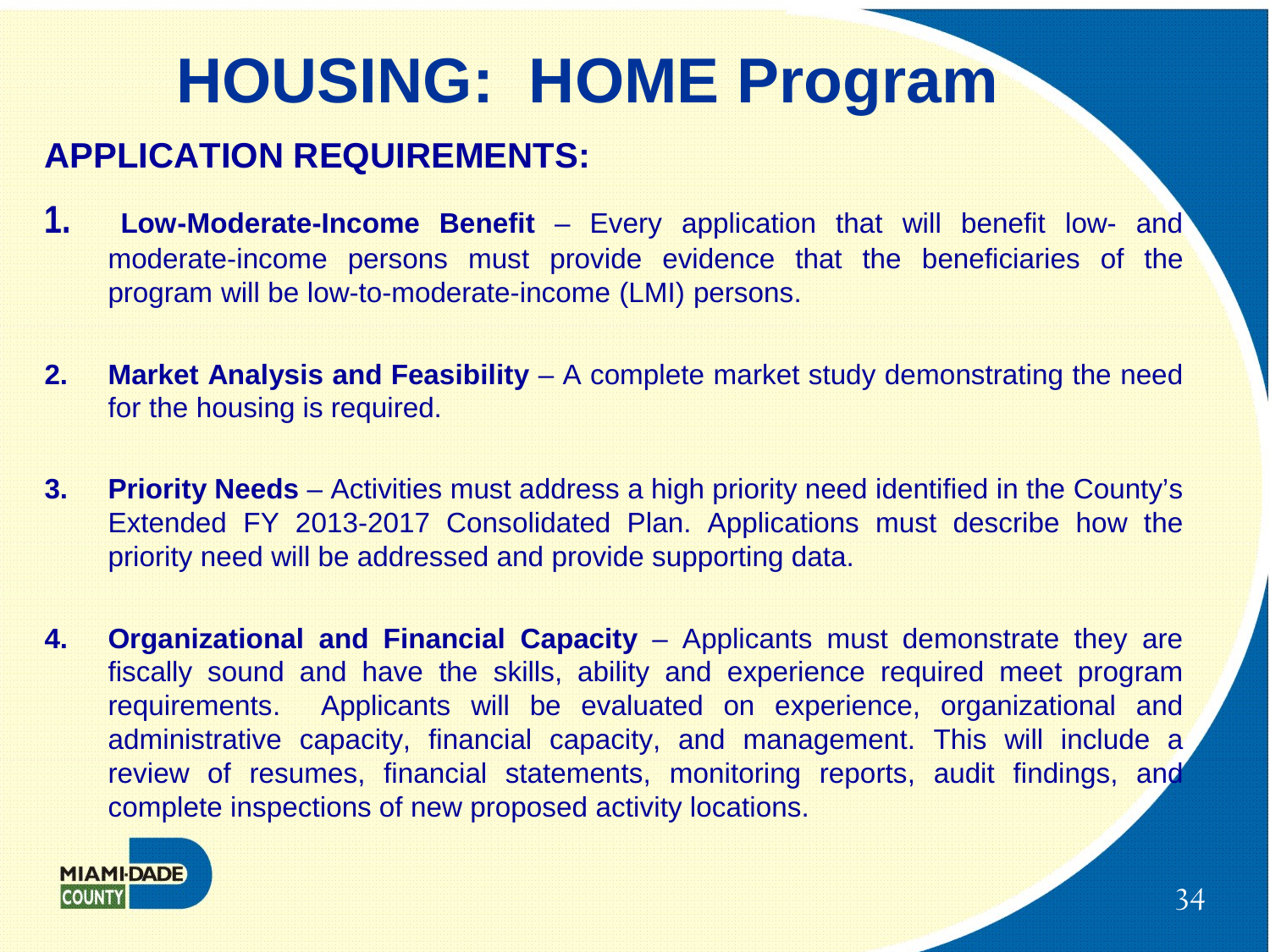- **5**. **Leveraging** Applicants must show that they have other sources of funding available for the proposed activity. Documentation must be provided with the application to verify the availability of leveraged resources. Applicants must have complete funding in place, **except for the requested gap funding**, and applicants must provide a sources and uses statement. Applicants must demonstrate maximum leveraging with non-County funds.
- 6. **Timely Completion** HOME projects must be completed within four years of commitment.

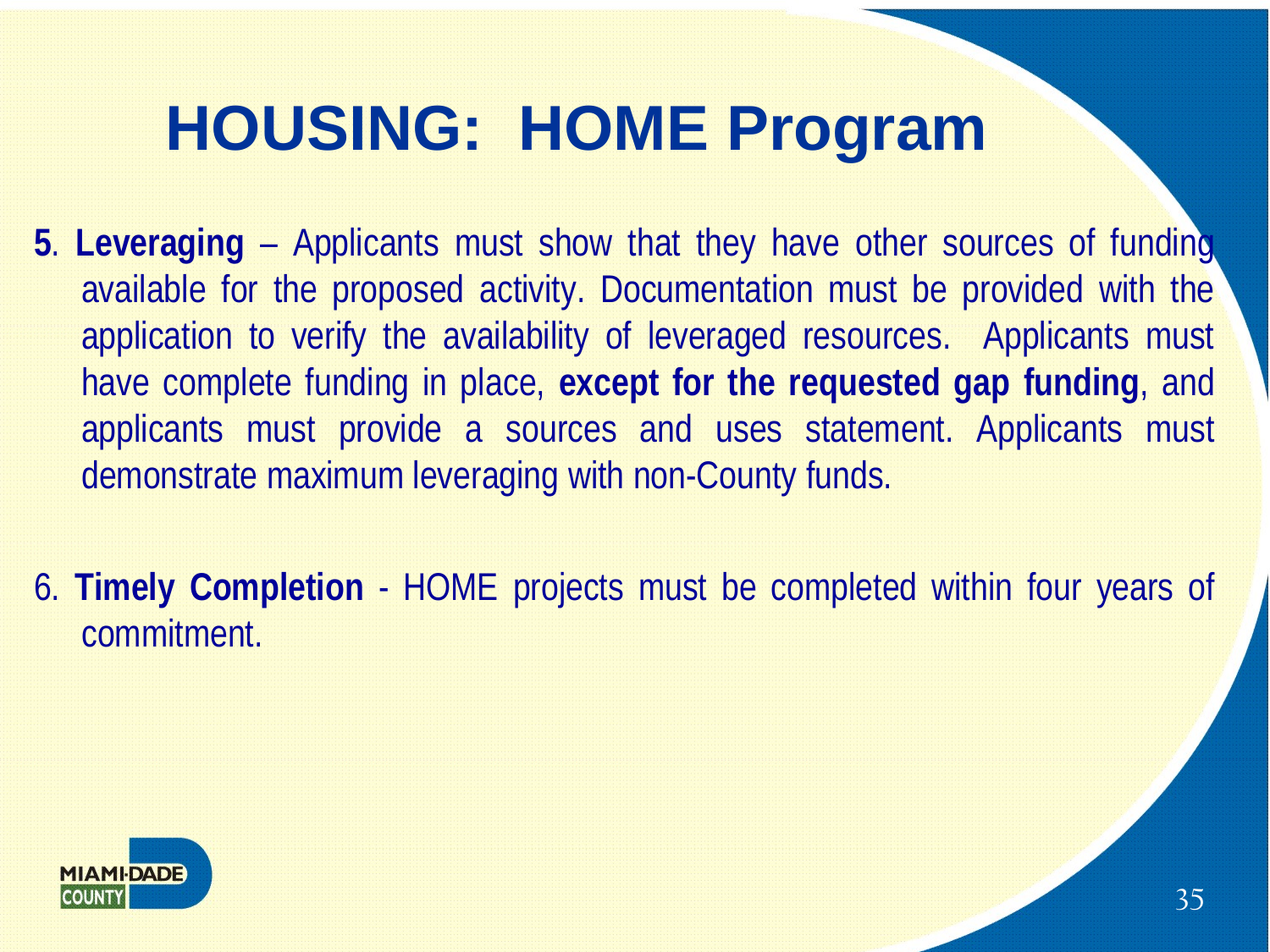**7. Track Record:** Track Record – Previously funded CDBG, HOME, NSP, and Section 108 projects must be in good standing with respect to audit findings and have a favorable track record of completing projects on-time, submitting accurate and complete quarterly progress reports, and addressing all monitoring findings.

Applicants with an existing PHCD contract that have either: 1) failed to demonstrate achievement of the National Objective, or 2) are currently in a delinquent payment status with their existing County contracts may be ineligible for funding under the FY 2019 RFA.

8. **Site Control:** Applicants must demonstrate site control (i.e., title, lease agreement, firm purchase contract, Option to Purchase, or Local Government Resolution) of the vacant site or building proposed for funding, as applicable.

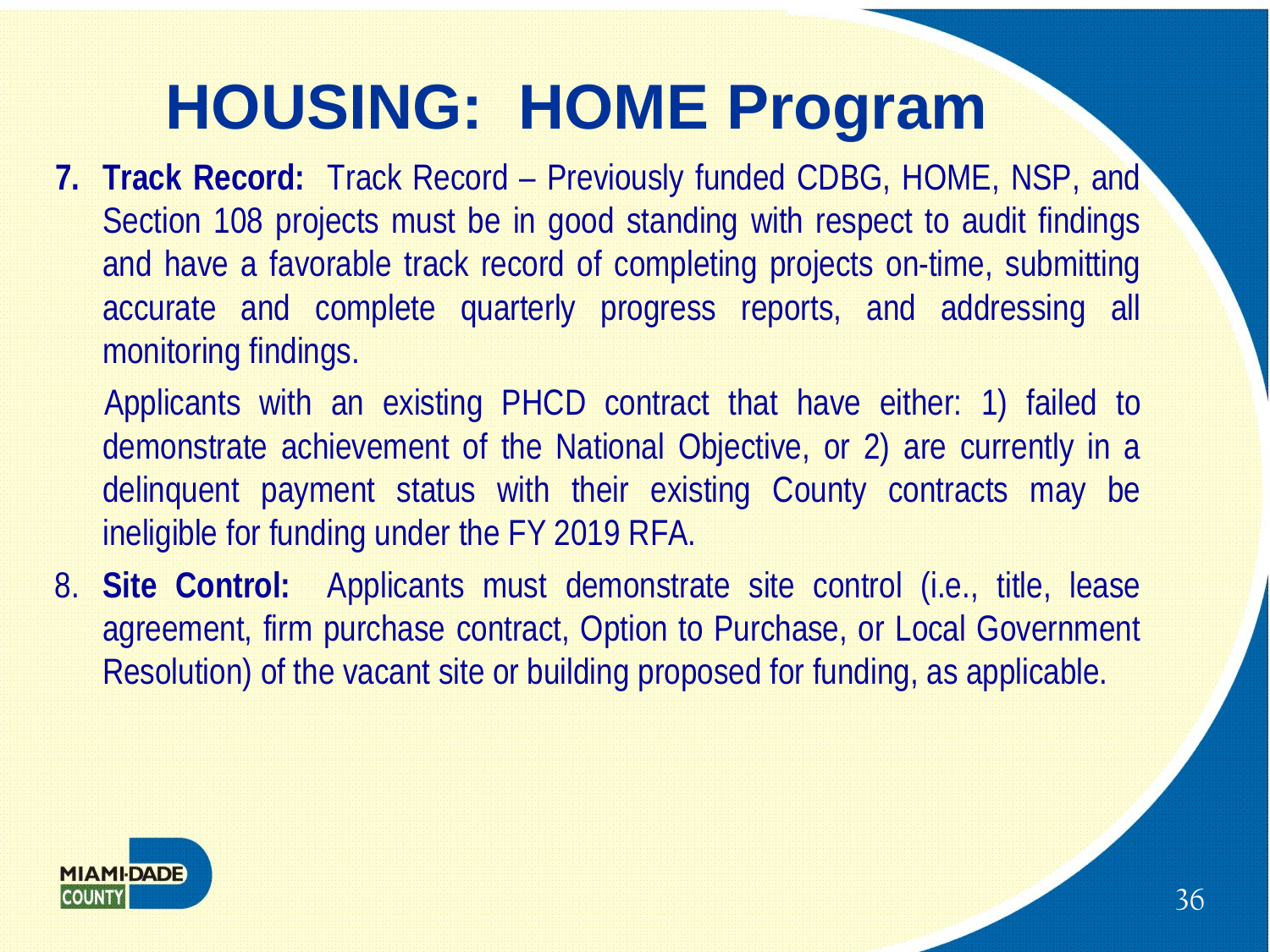- **9. Subsidy Per Unit** For affordable housing projects, agencies must show that the subsidy per unit does not exceed established standards. For HOME funded projects, the maximum subsidy per unit is set by US HUD annually.
- **10. Geographic Location For Federal funding,** priority will be given to activities located in the NRSAs and CDBG Eligible Block Groups. Applications must describe how these areas and the residents will be served by the proposed activity.
- 11. **Total Development Costs**  Maximum Total Development Costs

Per Unit requirements exclusive of Land Costs –

**New Construction Units:** 

- **High-Rise – \$313,300**
- **Mid-Rise – \$262,400**
- **Garden Style – \$258,750**
- **Rehabilitation Units:**
	- **Garden Style – \$166,750**
	- **Non-Garden Style - \$234,500**

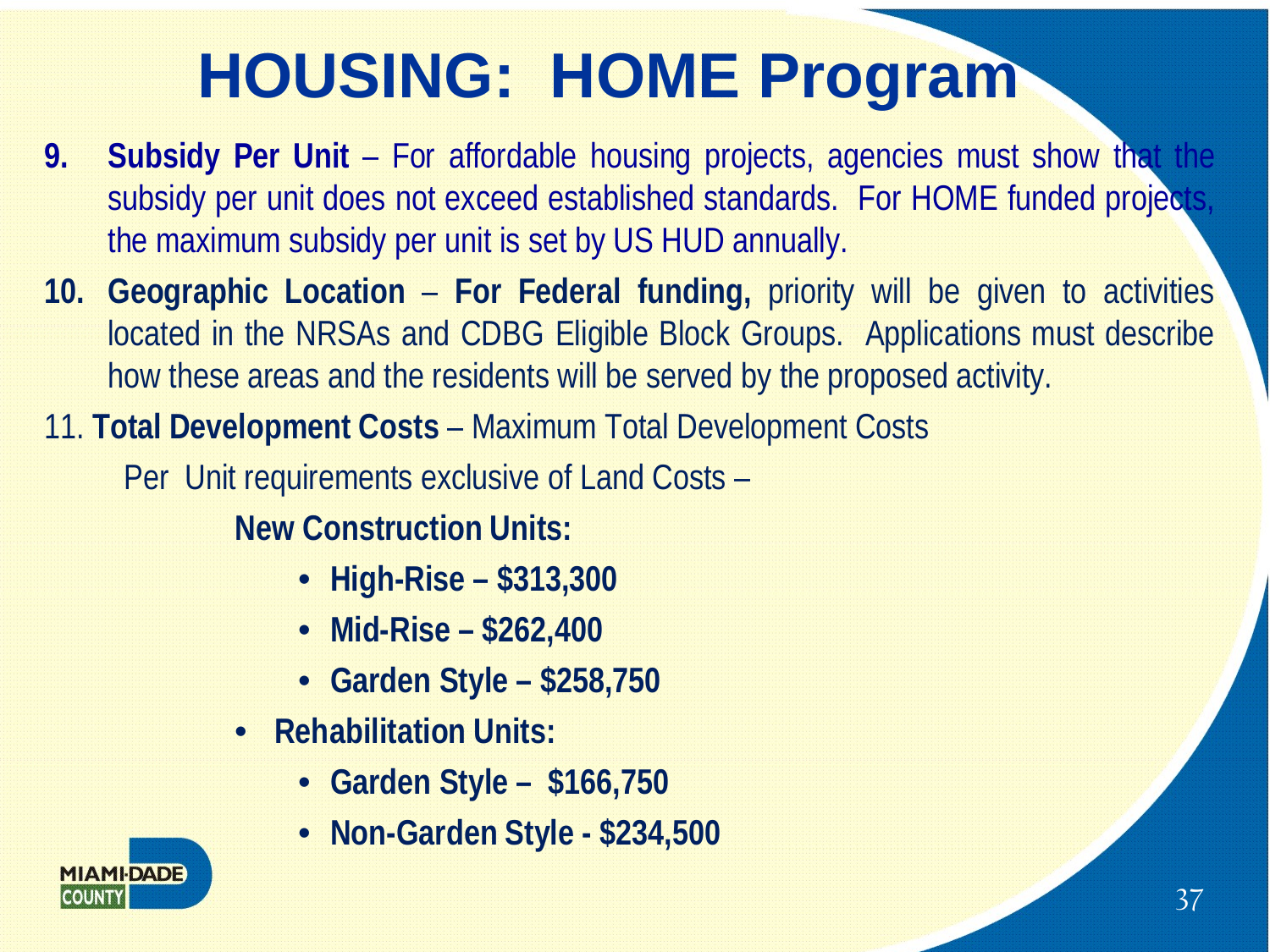#### **12. Payment and Performance Bond:**

- 1) For projects that involve construction or rehabilitation work, the County requires the applicant provide the County with a Payment and Performance Bond in the full amount of the construction contract, naming the County as a dual obligee.
- 2) For projects which involve construction or rehabilitation work on County-owned property, the County shall require prior to the commencement of any work on the property a payment and performance bond that meets the requirements set forth in Florida Statutes, Section 255.05, which bond shall be in the full amount of the construction contract covering all contractors, subcontractors, or materials providers downstream from the developer, including but not limited to the General Contractor, and naming the County as a dual obligee.
- 3) In lieu of applicant providing a Payment and Performance Bond, the County may, at its sole and absolute discretion, accept a Letter of Credit in an amount to be determined by the County. However, the County shall in no event be required to accept any alternative to the Payment and Performance Bond.

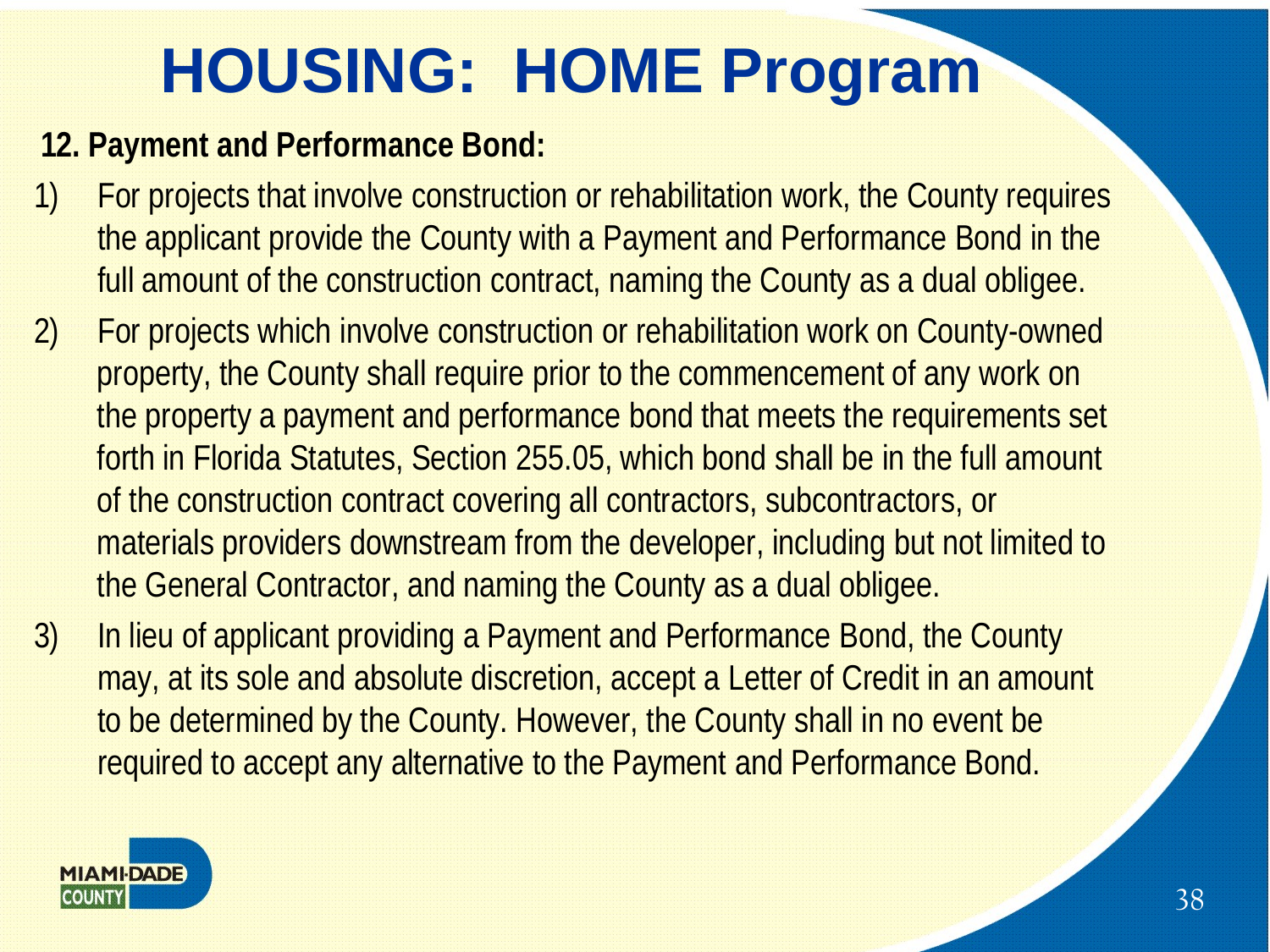#### THINGS YOU SHOULD KNOW ABOUT HOME-FUNDED ACTIVITIES

- 1. The County shall be required to repay any HOME funds invested in projects that are not completed within four years of the commitment date.
- 2. The County may only commit HOME funds to a project after the project has been underwritten. This includes an assessment of the capacity and fiscal soundness of the developer, and a review of the market conditions to ensure that there is demonstrated market demand for the project.
- 3. If funding a homeownership project, the units must be sold to income-eligible homebuyers within six months of issuance of the certificate of occupancy. If not, the unsold units must be converted to rental units and rented to income-eligible households.

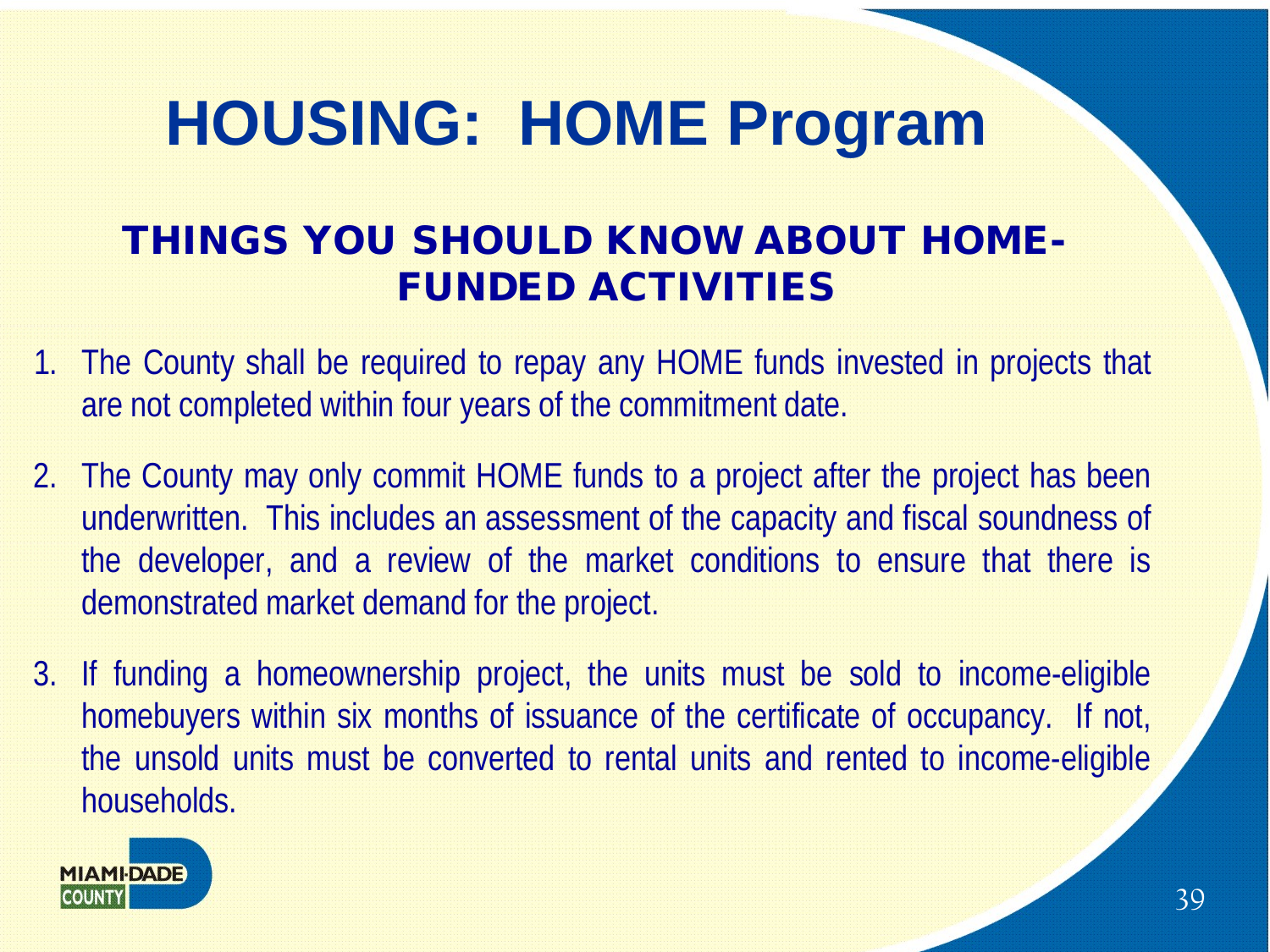- 4**.** As a CHDO, the entity must demonstrate the requisite staff, fiscal, and real estate development capacity to carry out the proposed project. Contractual relationships with private consultants may not substitute for staff capacity.
- 5. PARTCIPATING JURISDICTIONS ARE REQUIRED TO MATCH 25% OF THEIR HOME ALLOCATIONS WITH NON-FEDERAL SOURCES. THE COUNTY'S LOCAL FUNDS AND THE DEVELOPER'S LEVERAGED FUNDS SHALL BE USED AS MIAMI-DADE COUNTY'S MATCHING SOURCE. THE FUNDS ARE REQUIRED TO BE USED IN THE SAME MANNER AS HOME FUNDS AND ARE SUBJECT TO ALL OF THE HOME PROGRAM RESTRICTIONS. FOR THIS REASON, THE FOLLOWING DESCRIPTION FOR THE HOME PROGRAM WILL ALSO APPLY TO THE SHIP FUNDS, UP TO THE MAXIMUM AMOUNT REQUIRED TO MATCH THE HOME ALLOCATION.

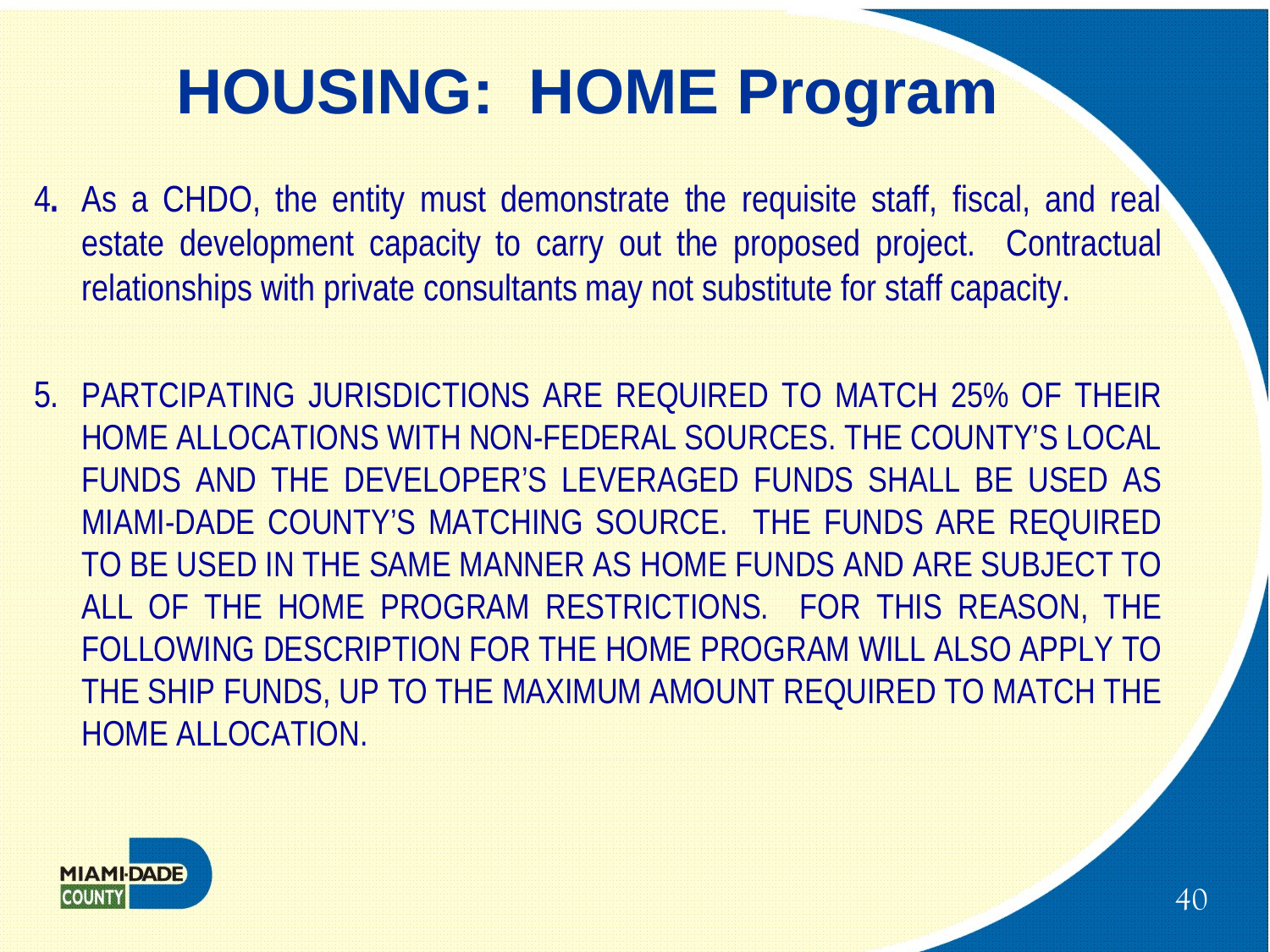# **HOMELESS APPLICATION**

#### **HOME FUNDS – HOMELESS SET-ASIDE**

- **Priorities**
	- Chronic Homeless (meet federal definition of chronic)
	- Homeless Veterans
	- Homeless Families
	- Pregnant, Parenting or Unaccompanied, Homeless Youth
- **Funding is available:**
	- Homeless Prevention
	- Rapid Re-Housing
	- Tenant-Based Rent Assistance (TBRA) not to exceed 12 months

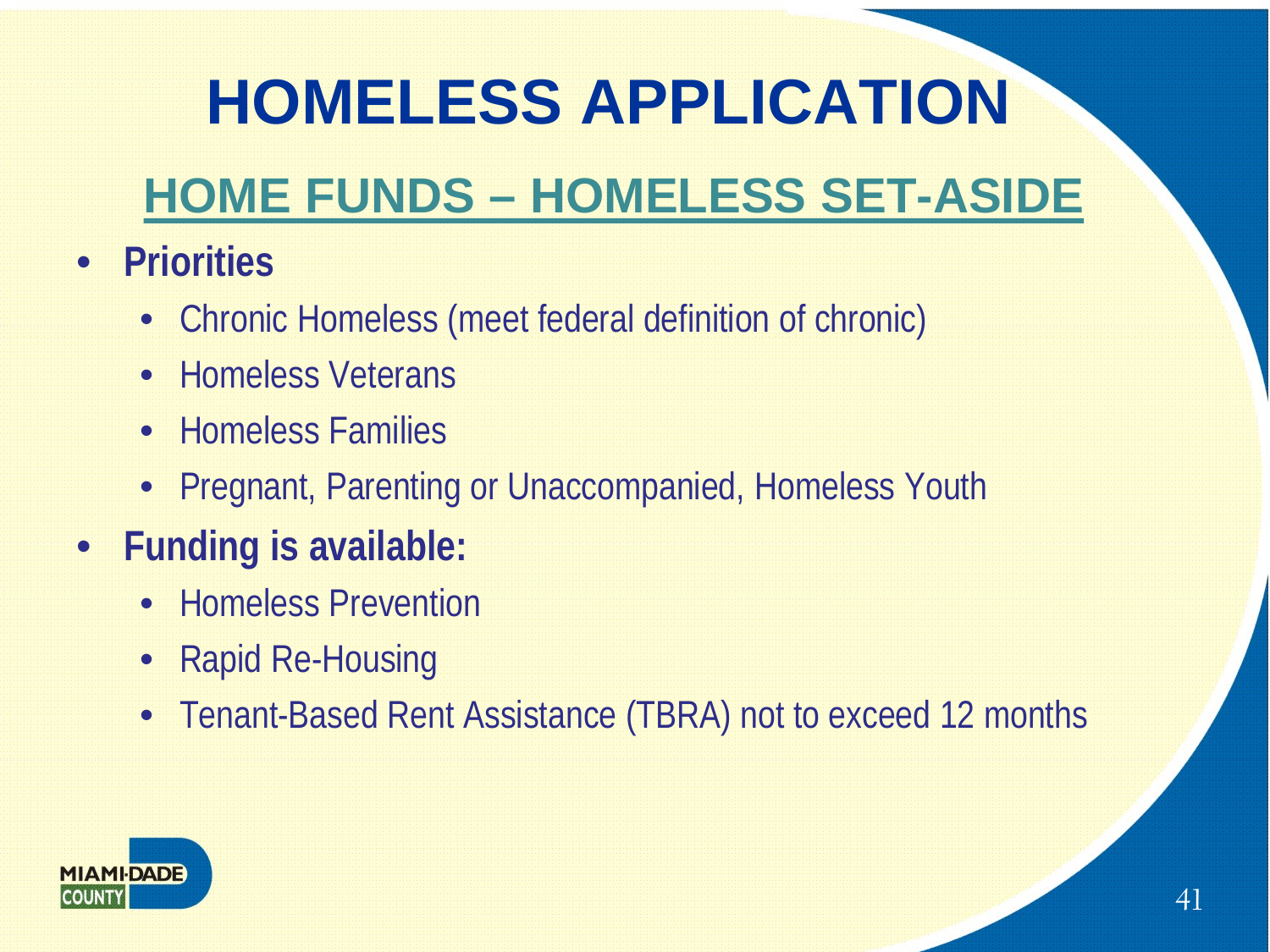## **HOMELESS APPLICATION**

**Emergency Solutions Grant**

- **Funding Availability** 
	- **Operations**
	- **Case Management**
- **Requirements**
	- Participated in the CoC Coordinated Entry process
	- Participate in the CoC Homeless Management Information System
	- Comply with CoC Emergency Housing Standards of Care

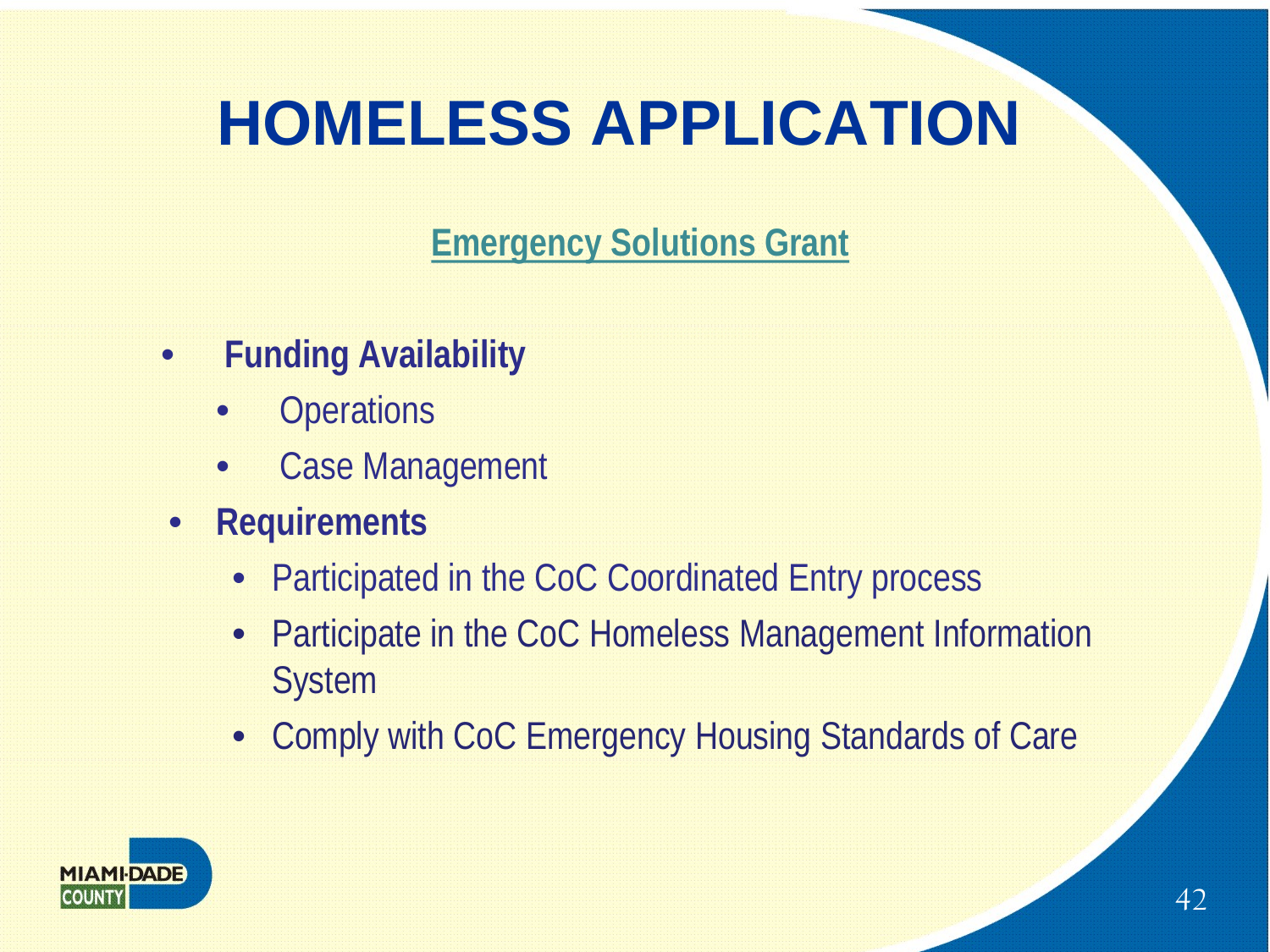# **HOMELESS APPLICATION ESG – HOMELESS PREVENTION & RAPID**

#### **RE-HOUSING**

- **Eligible activities**
	- Utilities/utility deposits; rental application fees; security deposits; last month's rent; moving costs; housing service & placement; housing stability case management
- **Requirements**
	- Assisted families must be 30% or below of AMI
	- Participated in the CoC Coordinated Entry process
	- Participate in the CoC Homeless Management Information System
	- Comply with CoC RRH Standards of Care

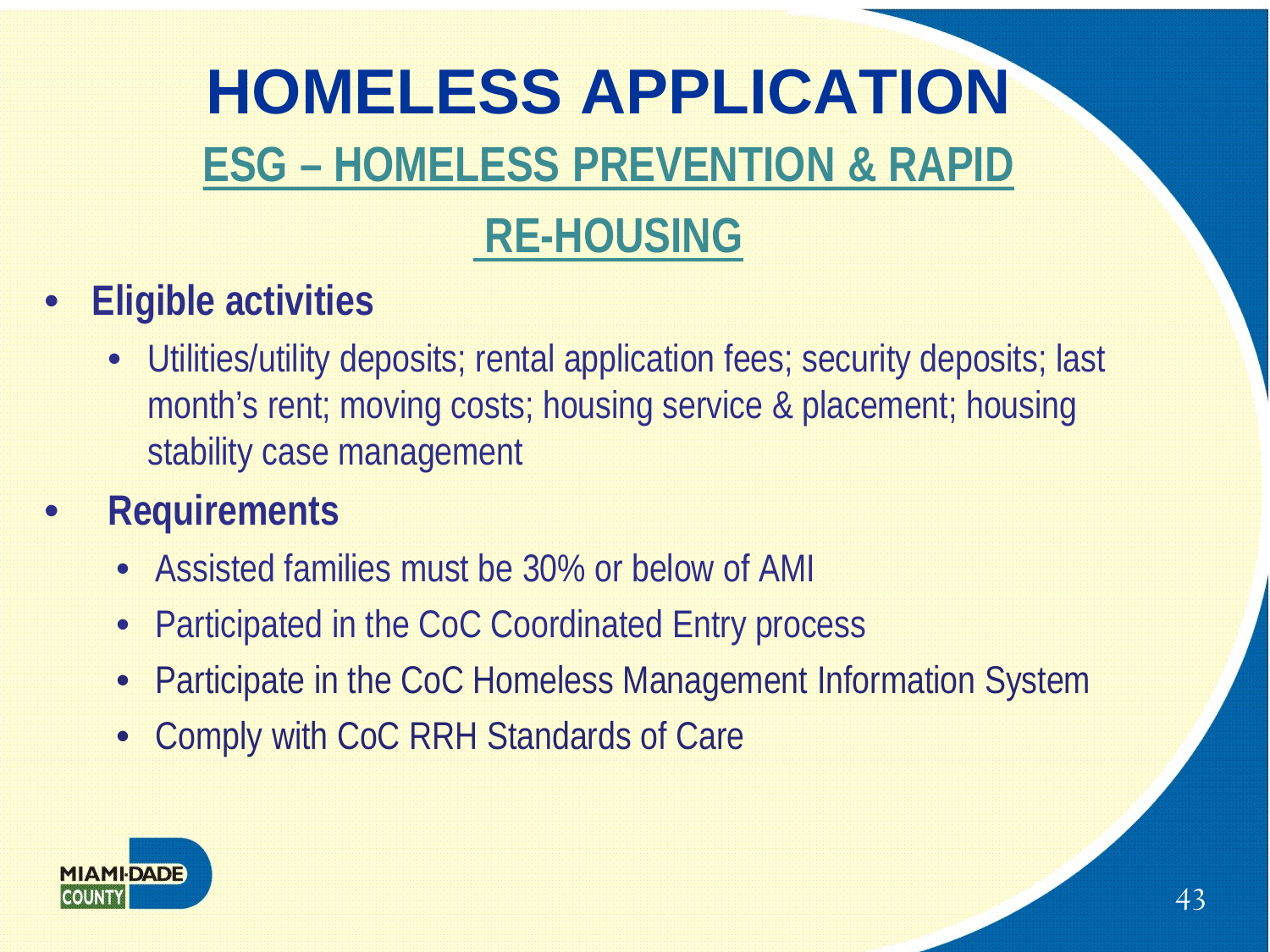#### **BUDGET, SCOPE OF SERVICES & MONITORING GUIDELINES**

#### **Project Management Division**

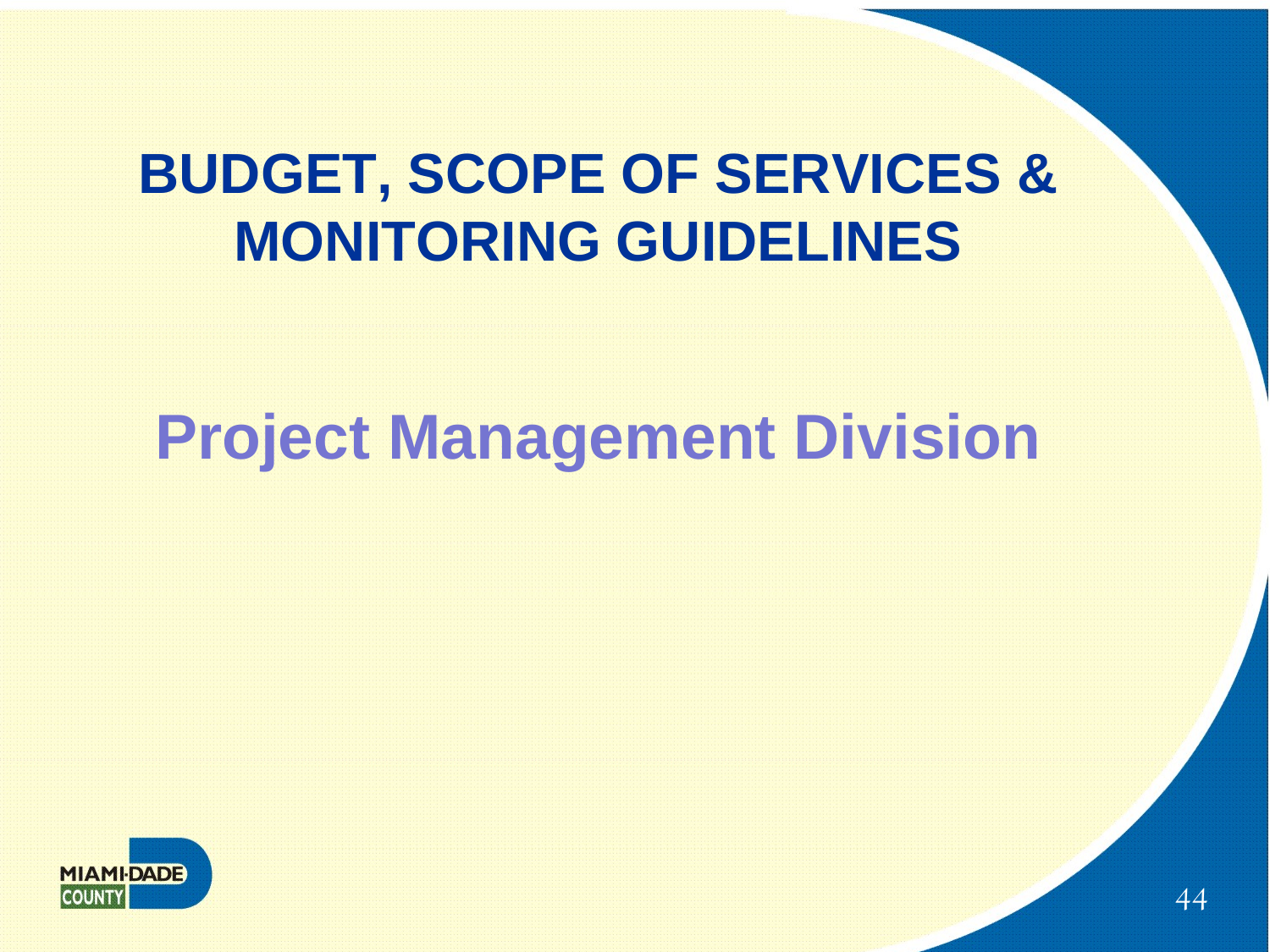#### AGREEMENTS WITH SUBRECIPIENTS

At a minimum, the written agreement with the subrecipient shall include provisions concerning the following items:

*Statement of work:* The agreement shall include a description of the work to be performed, a schedule for completing the work, the number of clients to be served, and a *budget*. These items shall be provided in sufficient detail to ensure a sound basis for the recipient to effectively *monitor performance* under the agreement.

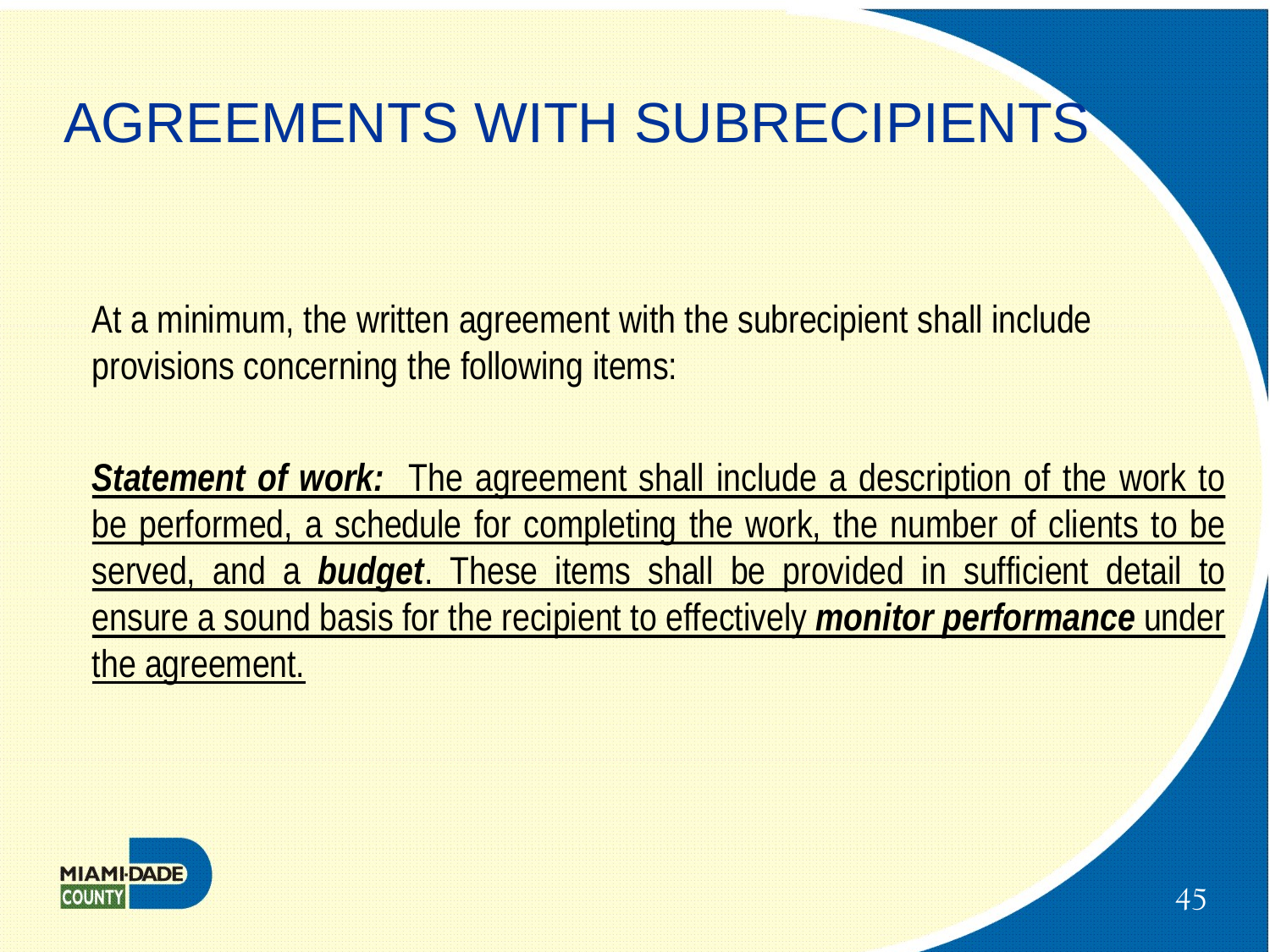### **BUDGET**

- Includes all funds allocated to the activity
- Detailed line item budget
- Budget amendments approval of all budget amendments

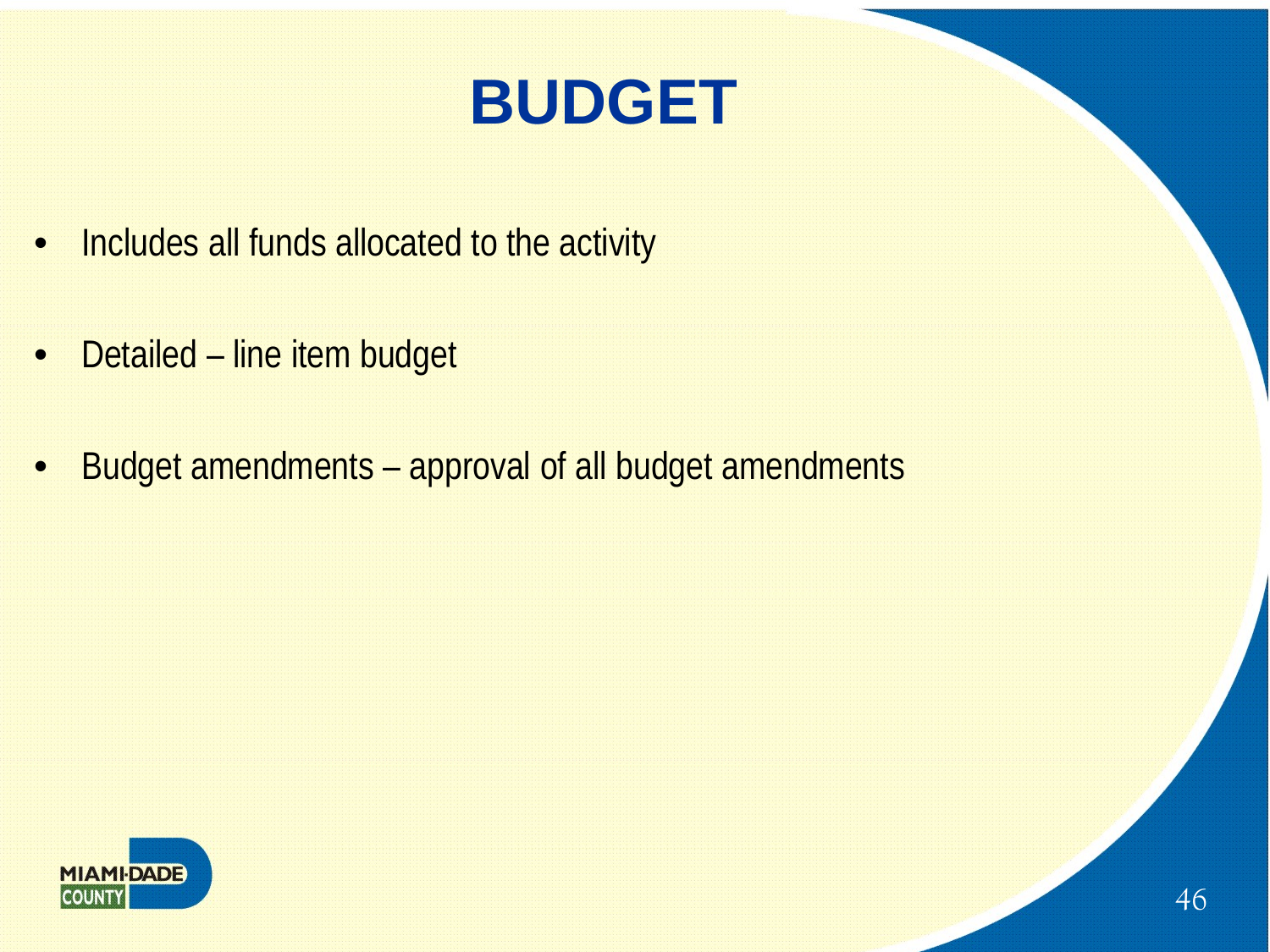### **SCOPE OF SERVICES**

- Specific tasks to be accomplished
- Purpose and nature type of service
- Level of service number of units/clients to be served

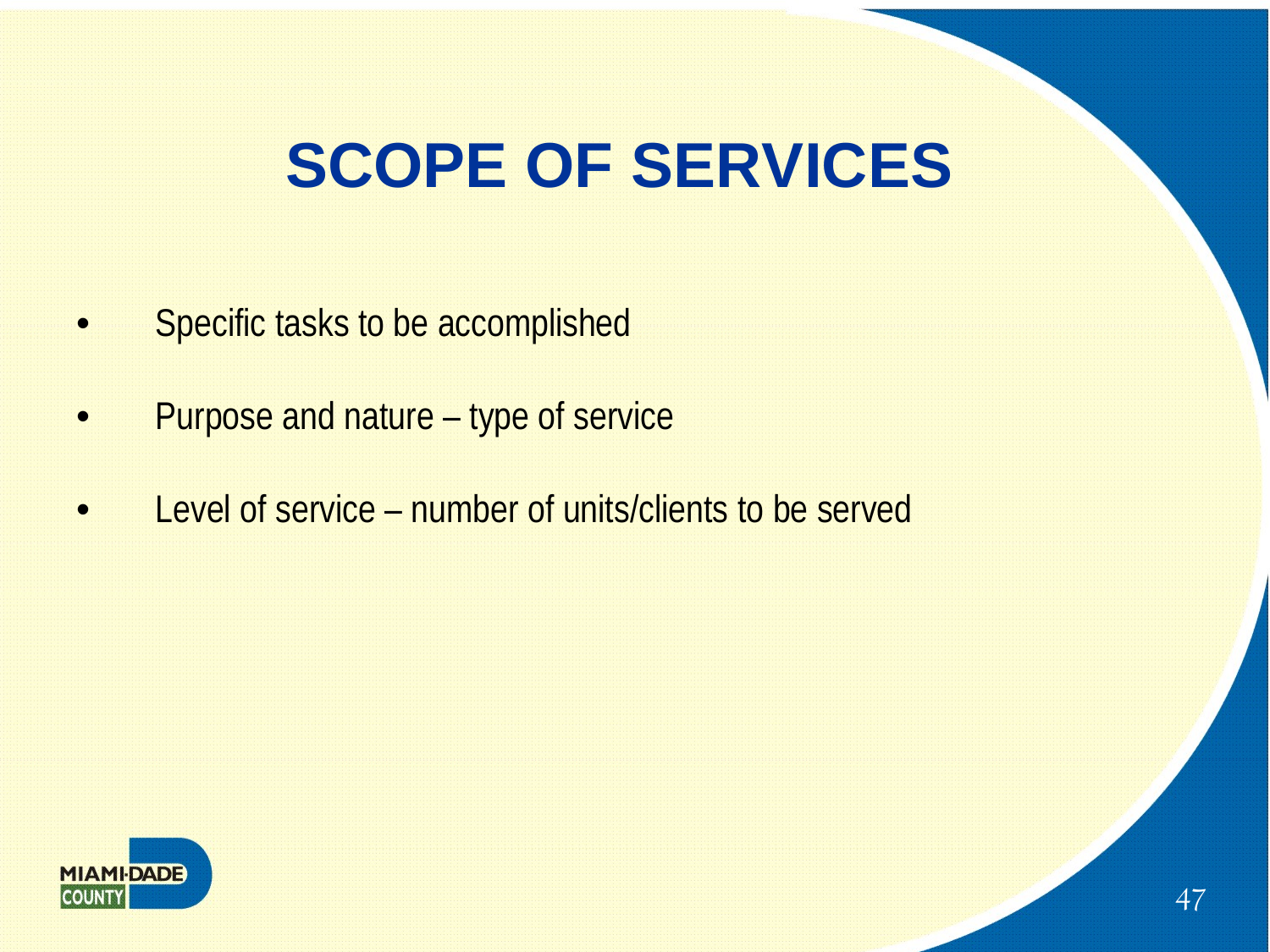#### **ACTION STEP FORMAT FOR CONSTRUCTION, HOUSING & PROGRAMMATIC SUPPORT**

- Expectation of performance depends not only on funding received through CDBG and HOME, but also on funding secured from outside sources. (Leveraging)
- Expected work for grant period will always be delineated as percentage of total work on project.
- If your project involves construction, then the service period may cover up to 2 years.
- If you are seeking continuation funding, you must indicate on a separate attachment the action steps and total completion proportion that you expect to achieve by end of 2019.

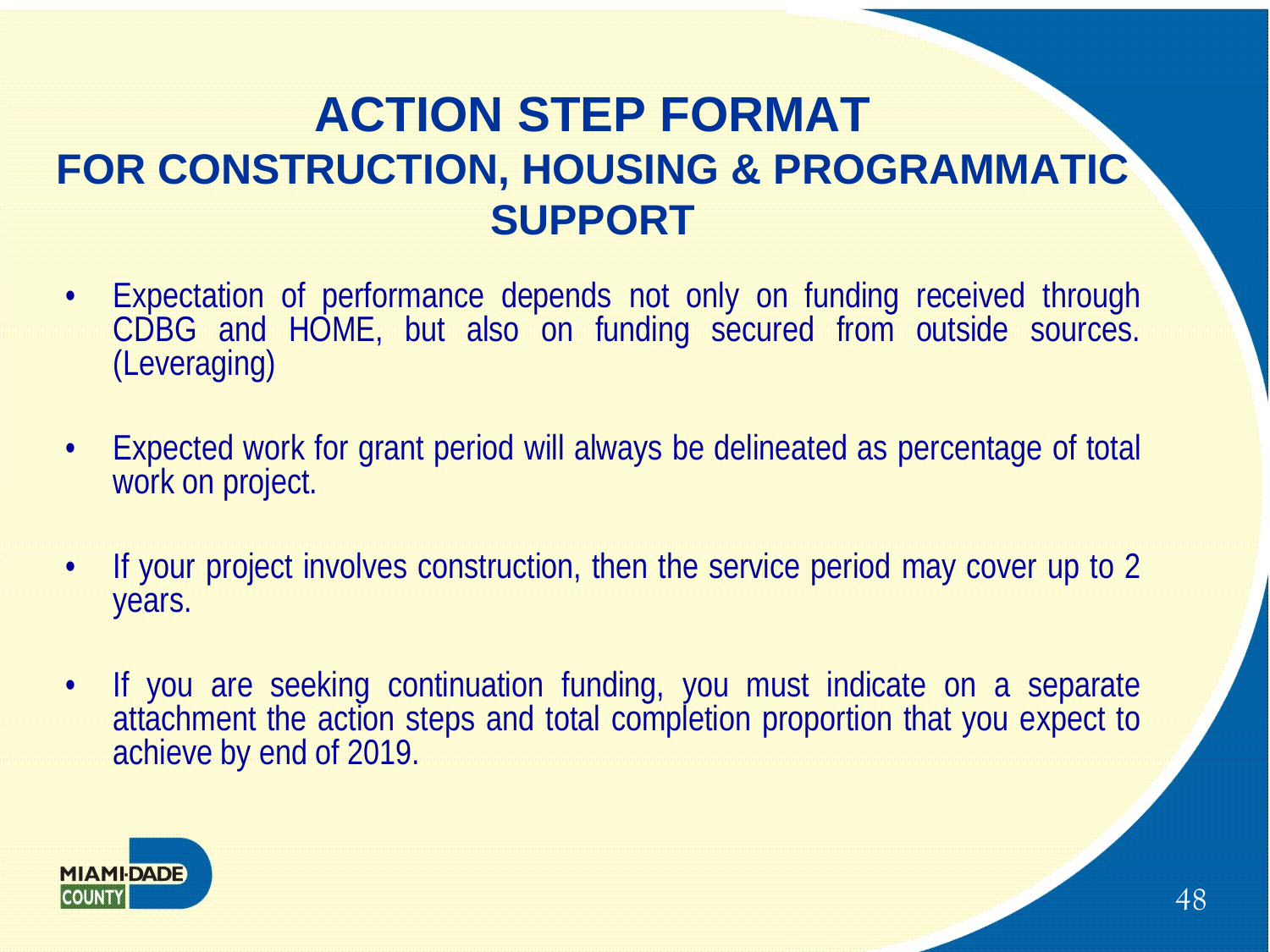# ANNUAL MONITORING

#### **Helps to assess:**

- participant's performance
- effectiveness and management efficiency
- programs and technical areas are carried out efficiently, effectively
- compliance with applicable laws and regulations
- assists in improving participant's performance
- Ensures compliance with HUD National Objectives

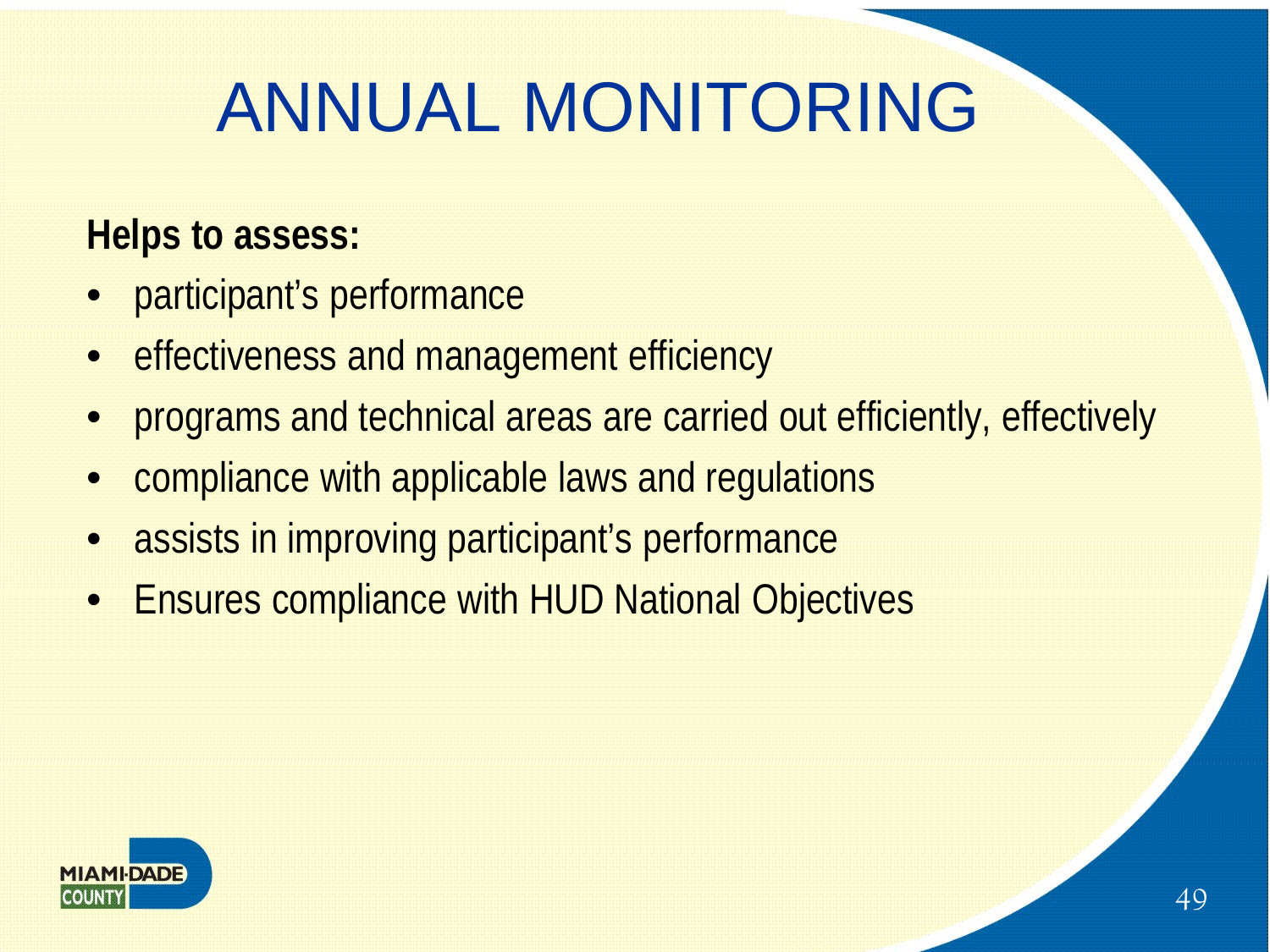#### **MIAMI-DADE COUNTY PUBLIC HOUSING AND COMMUNITY DEVELOPMENT**

**FY 2019 Request For Applications**

### **QUESTIONS & ANSWERS TECHNICAL ASSISTANCE WORKSHOP**

**Please write your question on provided form And give the form to staff after asking your question(s)**